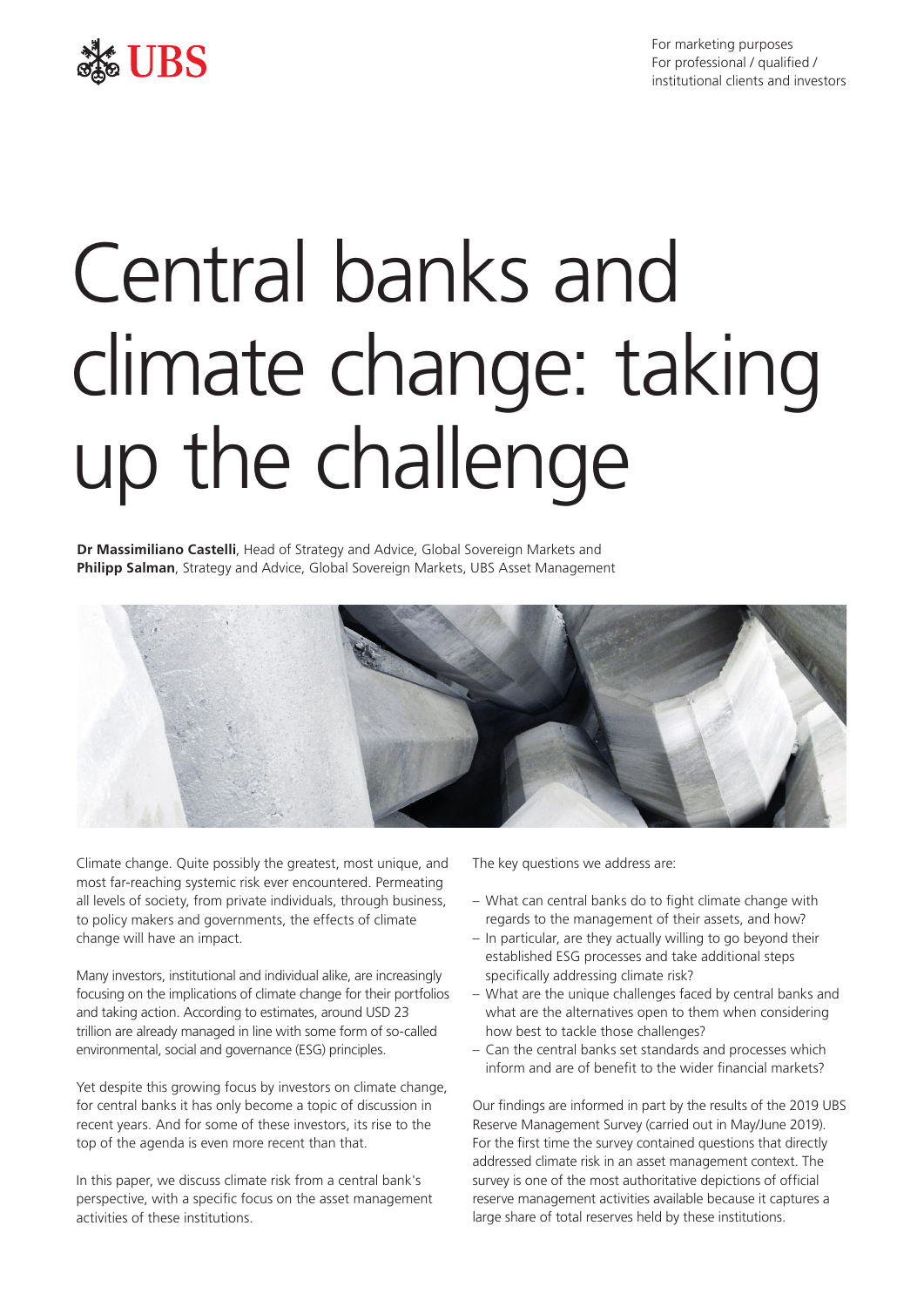Earlier this year, the Network for Greening the Financial System (NGFS) produced their first comprehensive report, *A call for action: climate change as a source of financial risk*. In their opening paragraphs, they made clear the role which central banks have to play in addressing the climate crisis. They stated:

*Even though the prime responsibility for ensuring the success of the Paris Agreement rests with governments, it is up to central banks and supervisors to shape and deliver on their substantial role in addressing climate-related risks within the remit of their mandates.*

The position taken by the NGFS on climate risk reflects the role played by central banks in the economy and the scope of their mandates. In most countries, central banks' main policy objectives are:

- 1. Financial stability: ensuring that the financial system is stable and does not have negative effects on the economy;
- 2.Monetary stability: ensuring that inflation is well anchored to a pre-determined level. These policy goals can be achieved through different policy tools and the mix of tools and strategies adopted can vary from country to country.

Central banks also hold substantial assets, either in the form of reserves accumulated via financial operations in global markets (particularly in emerging markets), or due to an expansion of their balance sheet via quantitative easing (mostly in advanced economies). The assets held by central banks represent a substantial part of overall assets managed by institutional investors globally and are invested across a wide range of asset classes, including government bonds, corporate bonds and, to a lesser extent, equities.

#### **There is growing empirical evidence that climate risk affects the two policy goals pursued by central banks.**

Extreme weather events and disruptions in climate patterns – the so-called physical risk - impact financial stability via negative impacts on the banking and insurance sectors. But extreme weather events can also impact the monetary stability goal, as they have the potential to increase uncertainty with regards to inflation and growth forecasts which are the basis for the setting of interest rates.

The policies being implemented across countries by governments aimed at fighting climate risk can also impact central banks – the so-called transition risk. The corporate and financial sectors will have to adapt to the evolving policy and regulatory framework surrounding climate risk (i.e. reduction of  $CO_2$  emissions and carbon pricing) but significant uncertainty exists about the forms and the timing of these changes. What is certain is that these policies will create disruption as institutions adapt, potentially impacting both the financial stability and monetary policy goals of central banks.

#### **Overview table: Climate risk and Central Bank mandates**

|                                 |                                                                                                                                                                                                                                                                                                                    | Climate risk                                                                                                                                                                                                                                                                                                                                                                             |
|---------------------------------|--------------------------------------------------------------------------------------------------------------------------------------------------------------------------------------------------------------------------------------------------------------------------------------------------------------------|------------------------------------------------------------------------------------------------------------------------------------------------------------------------------------------------------------------------------------------------------------------------------------------------------------------------------------------------------------------------------------------|
|                                 | <b>Physical risk</b><br>Including<br>- Extreme weather events<br>- Sea-level rise<br>- Disruptive changes in local climate patterns                                                                                                                                                                                | <b>Transition Risk</b><br>Including<br>- Climate policy evolution through time and countries<br>- Technology<br>- Consumer preferences                                                                                                                                                                                                                                                   |
| <b>Financial stability risk</b> | Financial contagion and wider economic<br>deterioration impact the financial system causing<br>financial market losses, credit market losses and<br>rising operational and liability risks. Some studies<br>estimate the financial value at risk up to 17%<br>depending on different rising temperature scenarios. | Transition effects related to the potential negative<br>impact of policy measures on the economy through<br>lower output, capital misallocation and changes in<br>energy prices. The impact on asset prices and credit<br>worthiness are difficult to estimate but are potentially<br>high, particularly when policy measures are unexpected<br>(i.e. sudden increase in carbon prices). |
| <b>Monetary stability risk</b>  | Physical risk can be taken into consideration in the<br>short-term                                                                                                                                                                                                                                                 | The short-term time horizon of monetary policy (i.e.<br>3 years) does not match with the longer-term horizon<br>of transition process. Monetary policy is impacted by<br>transition policies.                                                                                                                                                                                            |
| <b>Asset management</b>         | Potential financial losses in specific sectors (i.e.<br>insurance/banking) impact portfolios of central<br>banks. Government bonds are not immune as<br>countries' debt levels could rise.                                                                                                                         | Disruption caused by transition policies across asset<br>classes exposing central banks portfolios to permanent<br>losses. Uncertainty over the disruption magnitude and<br>timing                                                                                                                                                                                                       |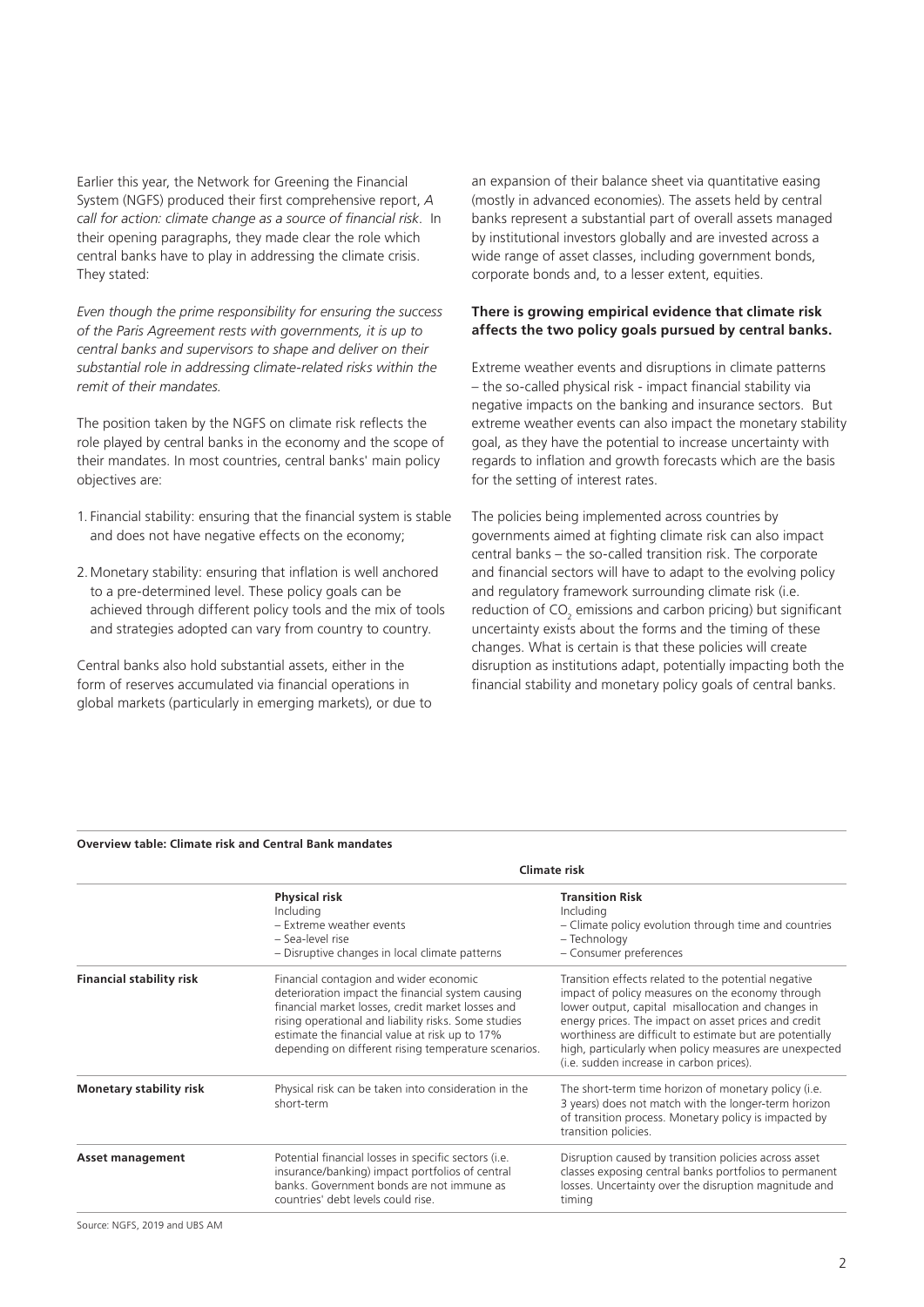Climate risk also impacts the asset management operations of central banks. Like any other institutional investor, the portfolios of central banks are exposed to climate risk. And as countries and sectors adjust to the new realities caused by climate change, central banks could face losses on those asset holdings which are more exposed to climate risk, as these are likely to underperform. Risk mitigation will be needed therefore to minimize the potential losses arising from a changing policy and regulatory environment.

#### **Could central banks be asked to be more active in fighting climate risk in the pursuit of their policies?**

According to the NGFS, this appears to be the case. Despite their independence, central banks still form part of the government apparatus in the countries where they operate. If governments implement the commitments they have made through the Paris Agreement, or even increase them, then it

seems only natural that central banks could be asked to play a part as well. A more active involvement of central banks on climate change policies might be controversial, as it may be regarded as falling outside the scope of their mandates.

## Climate change and central banks: A unique challenge

If anyone is in any doubt as to the seriousness of climate change risk, they need look no further than the World Economic Forum's Annual Global Risk Report. For the past two years, environmental risks have topped the table of most likely risks and are second only to the threat posed by weapons of mass destruction in terms of the potential impact.

Climate change has also taken hold in the public consciousness around the world in a way which is unprecedented. Led by Swedish schoolgirl, Greta Thunberg,

|                 | Top 5 global risks in terms of likelihood |                                        |                        |                                       |                                       | Economic                                 | Environmental                                                     |                                                              | Geopolitical                                   | Societal                                                     | Technological                                                |
|-----------------|-------------------------------------------|----------------------------------------|------------------------|---------------------------------------|---------------------------------------|------------------------------------------|-------------------------------------------------------------------|--------------------------------------------------------------|------------------------------------------------|--------------------------------------------------------------|--------------------------------------------------------------|
|                 | 2009                                      | 2010                                   | 2011                   | 2012                                  | 2013                                  | 2014                                     | 2015                                                              | 2016                                                         | 2017                                           | 2018                                                         | 2019                                                         |
| 1st             | Asset price<br>collapse                   | Asset price<br>collapse                | Storms and<br>cyclones | Severe income<br>disparity            | Severe income<br>disparity            | Income<br>disparity                      | Interstate<br>conflict with<br>regional<br>consequences           | Large scale<br>involuntary<br>migration                      | Extreme<br>weather<br>events                   | Extreme<br>weather<br>events                                 | Extreme<br>weather<br>events                                 |
| 2 <sub>nd</sub> | Slowing<br>Chinese<br>economy<br>(<6%)    | Slowing<br>Chinese<br>economy<br>(<6%) | Flooding               | Chronc fiscal<br>imbalances           | Chronc fiscal<br>imbalances           | Extreme<br>weather<br>events             | Extreme<br>weather<br>events                                      | Extreme<br>weather<br>events                                 | Large-scale<br>involuntary<br>migration        | Natural<br>disasters                                         | Failure of<br>climate-change<br>mitigation and<br>adaptation |
| 3rd             | Chronic<br>disease                        | Chronic<br>disease                     | Corruption             | Risina<br>greenhouse<br>gas emissions | Rising<br>greenhouse<br>gas emissions | Unemployment<br>and under-<br>employment | Failure of<br>national<br>governance                              | Failure of<br>climate-change<br>mitigation and<br>adaptation | Major natural<br>disasters                     | Cyber-atacks                                                 | Natural<br>disasters                                         |
| 4th             | Global<br>governance<br>gaps              | <b>Fiscal crises</b>                   | Biodiversity<br>loss   | Cyber-attacks                         | <b>Nater supply</b><br>crises         | Climate<br>change                        | State collapse<br>or crisis                                       | Interstate<br>conflict with<br>regional<br>consequences      | Large-scale<br>terrorist<br>attacks            | Data fraud or<br>theft                                       | Data fraud or<br>theft                                       |
| 5th             | Retrenchment<br>from<br>qlobalization     | Global<br>governance<br>gaps           | Climate<br>change      | Water supply<br>crises                | Mismanage-<br>ment of<br>population   | Cyber-attacks                            | <b>High structural</b><br>unemployment<br>or under-<br>employment | Major natural<br>catastrophes                                | Massive<br>incident of<br>data fraud/<br>theft | Failure of<br>climate-change<br>mitigation and<br>adaptation | Cyber-attacks                                                |

#### **Top 5 global risks in terms of impact**

|                 | 2009                                                 | 2010                                                 | 2011                                  | 2012                                                                   | 2013                                                                     | 2014                                     | 2015                                                         | 2016                                                         | 2017                                                         | 2018                                                         | 2019                                                         |
|-----------------|------------------------------------------------------|------------------------------------------------------|---------------------------------------|------------------------------------------------------------------------|--------------------------------------------------------------------------|------------------------------------------|--------------------------------------------------------------|--------------------------------------------------------------|--------------------------------------------------------------|--------------------------------------------------------------|--------------------------------------------------------------|
| 1st             | Asset price<br>collapse                              | Asset price<br>collapse                              | <b>Fiscal crises</b>                  | Major systemic                                                         | Major systemic Fiscal crises<br>financial failure financial failure      |                                          | <b>Water crises</b>                                          | Failure of<br>climate-change<br>mitigation and<br>adaptation | Weapons<br>of mass<br>destruction                            | <b>Weapons</b><br>of mass<br>destruction                     | Weapons<br>of mass<br>destruction                            |
| 2 <sub>nd</sub> | Retrenchment<br>from<br>globalization<br>(developed) | Retrenchment<br>from<br>qlobalization<br>(developed) | Climate<br>change                     | Water supply<br><b>crises</b>                                          | Water supply<br><b>crises</b>                                            | Climate<br>change                        | Rapid and<br>massive spread<br>of infectious<br>diseases     | Weapons<br>of mass<br>destruction                            | Extreme<br>weather events                                    | <b>Extreme</b><br>weather events                             | Failure of<br>climate-change<br>mitigation and<br>adaptation |
| 3rd             | Oil and gas<br>price spike                           | Oil price spikes                                     | Geopolitical<br>conflict              | Food shortage<br><b>crises</b>                                         | Chronic fiscal<br><i>imbalances</i>                                      | Water crises                             | Weapons<br>of mass<br>destruction                            | Water crises                                                 | <b>Water crises</b>                                          | Natural<br>disasters                                         | Extreme<br>weather events                                    |
| 4th             | Chronic<br>disease                                   | Chronic<br>disease                                   | Asset price<br>collapse               | Chronic fiscal<br><i>imbalances</i>                                    | Diffusion<br>of weapons<br>of mass<br><i>destruction</i>                 | Unemployment<br>and under-<br>employment | Interstate<br>conflict with<br>regional<br>consequences      | Large-scale<br>involuntary<br>migration                      | Major natural<br>disasters                                   | Failure of<br>climate-change<br>mitigation and<br>adaptation | Water crises                                                 |
| 5th             | <b>Fiscal crises</b>                                 | <b>Fiscal crises</b>                                 | Extreme<br>energy price<br>volatility | <b>Extreme</b><br>volatility in<br>energy and<br>agriculture<br>prices | Failure of<br>climate-change information<br>mitigation and<br>adaptation | Critical<br>infrastructure<br>breakdown  | Failure of<br>climate-change<br>mitigation and<br>adaptation | Severe energy<br>price shock                                 | Failure of<br>climate-change<br>mitigation and<br>adaptation | <b>Water crises</b>                                          | Natural<br>disasters                                         |

**Source**: World Economic forum 2009–2019, Global Risks Reports. **Note**: Global risks may not be strictly comparable across years, as definitions and the set of global risks have evolved with new issues emerging on the 10-year horizon. For example, cyber attacks, income disparity and unemployment entered the set of global risks in 2012. Some global risks were reclassified:<br>water crises and rising income dispari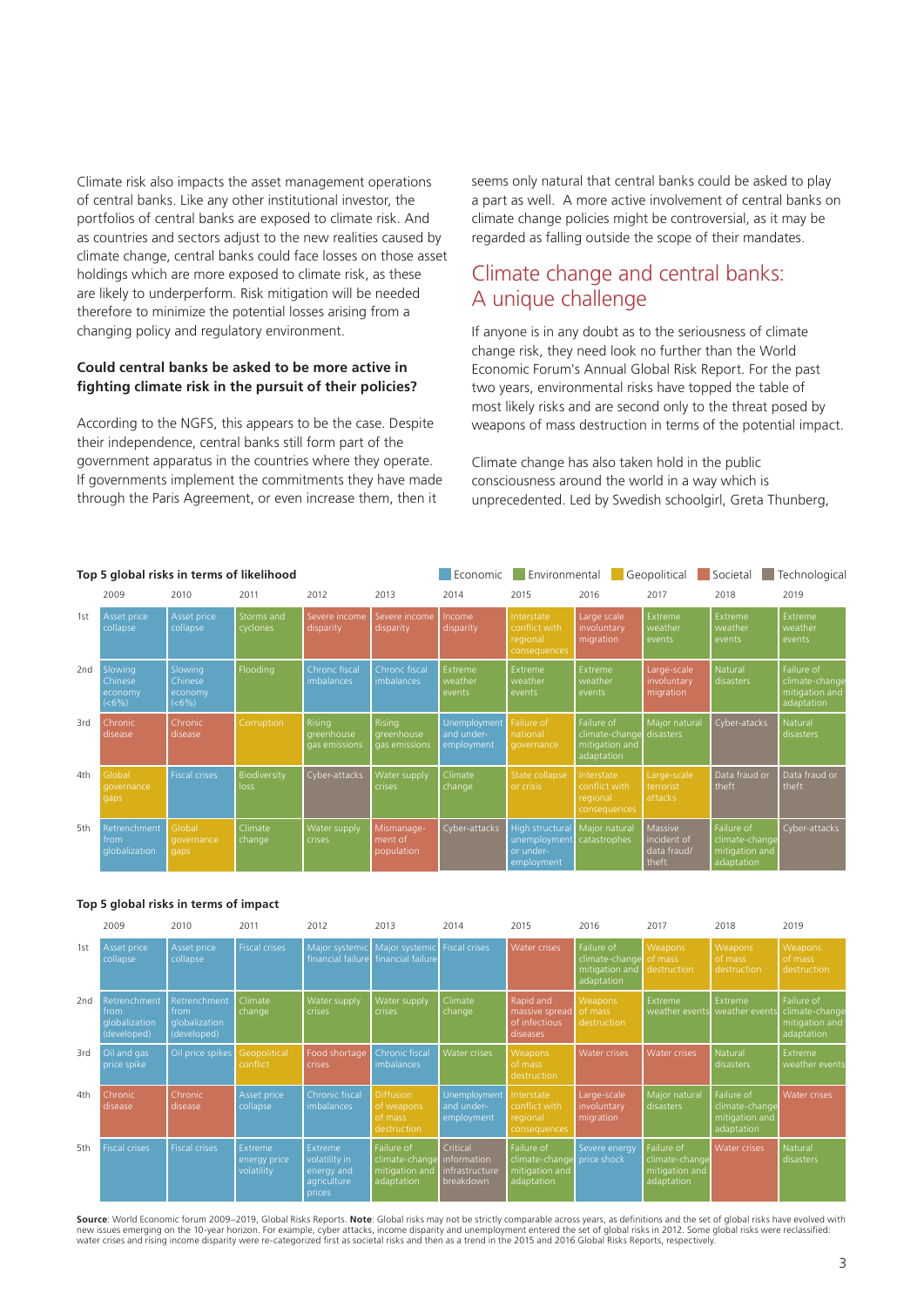children from countries as far afield as South Korea, India, Australia, the US and Europe have been abandoning their classrooms to hold regular climate strikes in protest at the potentially catastrophic effects of climate change and the consequences for their generation.

The WEF, in their 2019 report, gave more color around the reasons why environmental risks rank so highly in their annual Global Risks Perception Survey. Concerns are no longer focused solely on the short-term impact of extreme weather events but rather the possible failure of environmental policy, as the consequences of climate inaction become ever clearer. According to the survey respondents, that link between failed climate-change mitigation and adaptation and ever more extreme weather events is the most likely risk interconnection.

The evidence that our climate is changing is clear to many. 2018 saw a summer of heatwaves in Northern Europe, starting as early as May. Later in the year, California was beset by a series of wildfires, while on the eastern seaboard, a study<sup>1</sup> showed evidence of sea levels rising by as much as 5 inches per year, leading to so-called 'sunny day flooding' – a phenomena which had not been expected to occur for several decades to come.

This series of events had an impact on the key economic variables which central banks monitor closely. In turn, this had implications for the economic forecasts used to set the stance

of monetary policy. In Germany, for instance, low water levels of the Rhine river actually led to a temporary slowdown in German export machine.

Worldwide, extreme weather events such as these have more than tripled since the 1980's, while in monetary terms, 7 out of the last 10 years have seen the economic costs arising globally from natural disasters exceeding the 30 year average of USD 140 billion per annum.

In that context, the series of stark warnings set out by the Intergovernmental Panel on Climate Change in October 2018, (IPCC) are not so surprising. According to their latest findings, there is a window of just 12 years to limit global warming to 1.5 degrees celsius above pre-industrial levels if the planet is to avoid irreversible damage brought about by climate change.

There are a number of defining characteristics which make climate change a unique challenge, and these carry important implications for central banks' policy making.

Unlike many systemic shocks, such as the financial crisis, the significant future physical, economic and societal outcomes arising from climate change are foreseeable. Although the exact quantum and timing of the outcomes may be unclear, scientific modelling and observations are providing continuous information streams which deepen our understanding and enable more accurate predictions to be made as to the

1 Spatial and temporal variability of sea level rise hot spots over the eastern United States; Arnoldo Valle‐Levinson, Andrea Dutton, Jonathan B.Martin http://orcid.org/0000-0001-7047-0321

#### **Emissions pathways for climate scenarios**

Annual GtCO $_{_2}$  Emissions (fossil fuel and industrial only)



Cumulative carbon emissions (2018–2100)

| <b>Scenario</b>   | GtCO,    |
|-------------------|----------|
| Sequel 2°C        | 1.100    |
| Sequel 3°C        | 3.500    |
| Sequel 4°C        | 5.100    |
| Global carbon law | 650      |
| .                 | --- - -- |

Emissions in the last decade: 350 GtCO. Emissions in 2010: 49  $GtCO_2$ eq.

Note: The  $CO<sub>2</sub>$  emissions shown on the graph and above do not include land-use-related emissions, which are currently about five GtCO. annually, which must also reach net-zero or below, nor does it include the  $CO<sub>2</sub>$  equivalent of other GHGs.

Cambridge Econometrics did not model landuse  $CO<sub>2</sub>$  emissions and other GHG emissions.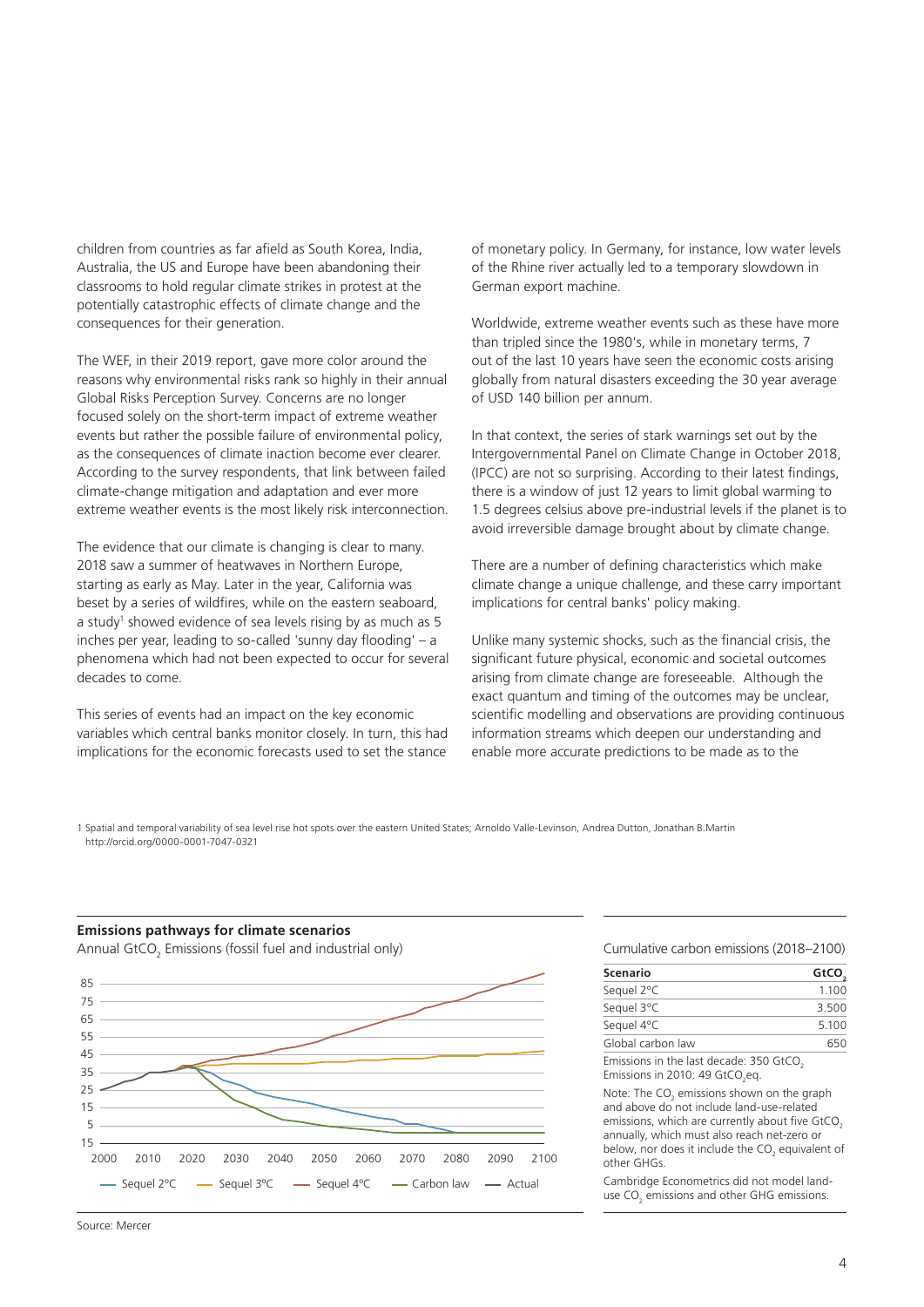likely consequences. This means that climate risk can be incorporated into the models used by policy makers, including central banks, when they formulate financial stability and monetary policies. As the NGFS highlighted in their recent paper, sophisticated modellings have demonstrated that global incomes could fall, on average, by up to 25% by the end of this century.

Those studies and observations have also reinforced the fact that it will be impossible to reverse many of the effects of global warming. At this point in time, there is no scalable means by which greenhouse gases can be removed from the atmosphere. Instead, the current focus is on emission reduction. According to the IPCC, limiting global warming to 1.5 degrees celsius by 2030 would mean carbon pollution would have to be cut by 45% from current levels by 2030 and by 2050 we would have to reach zero emissions. To a large extent, models point to the irreversibility of climate change and its disruptive effects.

#### **A question of timing**

Given the urgency with which action needs to be taken, short-term actions are clearly going to determine the longterm impacts. This timing mismatch is relevant for central banks as well. Whilst it is true that central banks can take a long-term view in the pursuit of their policies, their policy time horizon is relatively short. Often, short-term developments (i.e. unexpected shocks such as a sudden increase in oil prices or financial market events) prompt them to act. But in order to mitigate climate risk, central banks need to adopt a much longer time horizon, as it could take decades, not years, for the impact of climate change to materialize.

To be truly effective, this will necessitate a high degree of collaboration, not just from high level policy makers such as governments and their institutions, but from the capital markets, businesses and private individuals as well. Even allowing for technological innovation which can help to mitigate climate change, reaching net zero emissions by 2050





Source: Climate Change: Action, Trends and Implications for Business, Cambridge University Press, 2013, based on the Intergovernmental Panel on Climate Change, Fifth Assessment Report (AR5)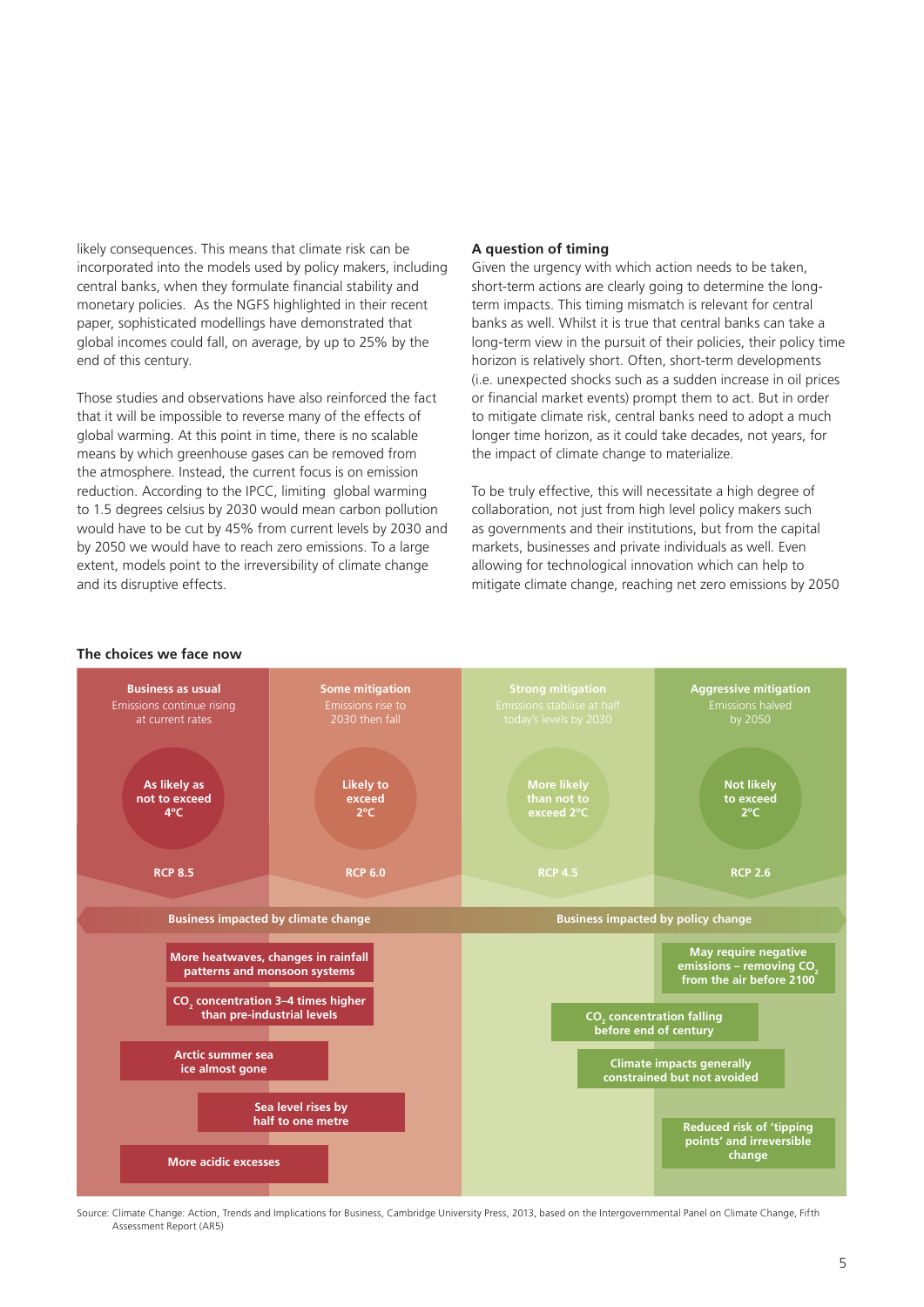will demand substantial changes in the way we live, including our diet and housing, as well as the way we travel and work.

Such a goal will go well beyond the current mandate of central banks, given their concern centers more around macroeconomic sustainability, rather than acting on the pace of growth. However, we have already seen quantitative easing policies extend the mandate of central banks well beyond inflation targeting; if climate change becomes a major drag on economies then a more substantial involvement of central banks in facilitating the transition to a low carbon emission equilibrium would be justified.

It should also not be forgotten that the impacts of climate change will not be felt equally. In 2018 for example, hundreds of thousands of Rohingya refugees were affected by secondary displacement due to extreme events, heavy rain, flooding and landslides<sup>2</sup>.

Consequently, a high degree of international co-operation will be needed if we see a rise in such events. At present, the mandate of central banks is focused very much on domestic goals, and while there is a high degree of collaboration among these institutions (particularly during periods of economic and financial stress, i.e. in the aftermath of the global financial crisis) their operations, including those of asset management, are largely driven by domestic factors.

Given the unique nature of climate change, and the magnitude and breadth of its impact, the policy response of central banks will have to adapt to the nature of the challenge with a longterm, broad, pervasive and internationally coordinated policy framework. International institutions such as the BIS (Bank for International Settlements), IMF (International Monetary Fund), the World Bank and the OECD (Organization for Economic Cooperation and Development) are also likely to play an important role, given the potential contribution that global capital markets can make in the transition.

# Central banks and climate change: Still in the early stages

As we have highlighted, climate risk was not a topic for central banks until relatively recently. Very few central banks were considering ESG factors, and climate change was certainly not a priority. But in 2015 that changed. For the first time Mark Carney, Governor of the Bank of England, referred to a link between climate change and stability risk. This move by the Bank of England triggered a reaction. More and more central banks started to act and two years later the NGFS was established in collaboration with leading central banks like the Banque de France and the People's Bank of China.

The Central Banks and Supervisors Network for Greening the Financial System is a joint initiative. Currently comprising more than 30 central banks<sup>3</sup> and regulators, it carries the aim of contributing to financial stability by stepping up the efforts needed to achieve the targets of the Paris Climate Agreement. While the US is not part of the network at this point in time, the reach of those central banks and regulators who are involved already covers almost half of global GDP and two thirds of systemically important banks and insurers.

At an organizational level, the NGFS is running a number of work streams led by different central banks. The Bundesbank is in the lead when it comes to the dual questions of how to scale up green finance and how central banks can support the transition to a more sustainable economy. Another work stream, chaired by the PBoC, focuses on the supervision of the financial sector and ensuring that climate risks are properly taken into account. The Bank of England leads on the development of an analytical framework for assessing climaterelated macroeconomic risks.

While the focus lies on the supervisory and macro-prudential tasks related to financial and systemic risk arising from climate change, along with better disclosure standards, the NGFS also encourages their participants to lead by example via the integration of climate-related criteria in their own operations, including the management of their own funds, pension funds and official reserves.

2 UNFCC External Press Release / 27 Mar, 2019. State of the Climate in 2018 Shows Accelerating Climate Change Impacts

3 The founding members of the NGFS were the central banks and supervisory authorities from China, France, Germany, Mexico, the Netherlands, Singapore, Sweden and the UK. Additional members and observers now include organizations from Australia, Austria, Belgium, Canada, Colombia, Denmark, Finland, Greece, Hungary, Italy, Ireland, Japan, Luxembourg, Malaysia, Morocco, New Zealand, Norway, Portugal, Spain and Thailand as well as the ECB, EBA and EIOPA. The US is currently not part of the network.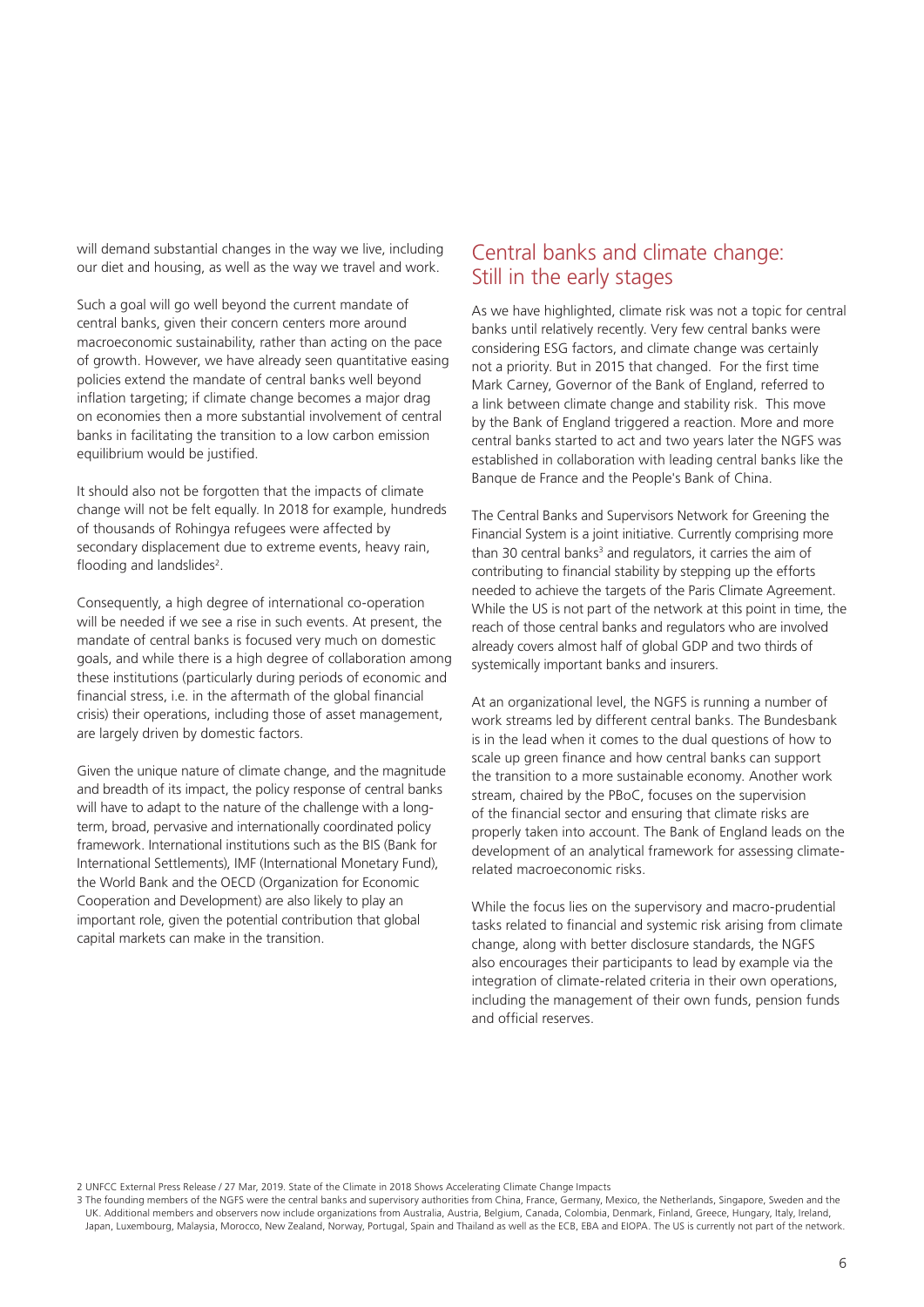The fiduciary duty towards the public is the main reason given by central banks in the UBS survey (see Appendix II) when asked what the dominant factors are for the incorporation of climate change in their investment portfolios. In the first comprehensive report4 published in April 2019, the NGFS outlines several benefits for the inclusion of sustainability criteria in the members own portfolio management: First, it would improve understanding of long-term risks, and therefore lead to a better risk-return profile of the invested assets, and second, it could reduce reputational risk and generate positive societal impacts

However, the NGFS acknowledges the different institutional arrangements of its members in each jurisdiction, and points out that efforts towards the integration of climate risk in central banks' operations should be made, so far as is possible, without conflicting with the mandate and status of the respective central bank.

In fact, the network points out that mandates (and investment objectives) may limit many participating central banks when it comes to promoting a climate-conscious agenda with their investment portfolios. Notably, when it comes to portfolio management, the network refers predominantly to sustainability criteria in general. It does not seem to advocate or promote specific climate-related actions that might go beyond the sustainability frameworks which many central banks already have in place.

These concerns are also reflected in the UBS Reserve Management Survey, where aside from data availability and benchmarking issues, some of the key reasons mentioned by respondents for not including climate risk in their investment portfolios revolved around conflicts with the mandate of their institutions.

The NGFS is definitely the most important initiative of central banks in this area, largely because it has created a forum where common standards and approaches can be discussed

and finalized. However, a select few central banks have taken individual initiatives as well, which are also important in terms of moving forward the agenda on climate risk. In the Appendix we provide an overview of the most relevant of these individual initiatives.

#### **Preferred approaches**

A review of the recommendations put forward by the NGFS, and the initiatives undertaken by individual central banks, suggests that most central banks approach climate risk primarily from a supervisory perspective. Financial risk is something they think about largely in the context of banking and insurance regulation (physical risks for insurances and bank loan books, transition risks for financial markets overall).

The central banks will, in addition, consider macro-prudential regulation and the overall economic impact of climate risk, given the long-term implications this has for monetary policy (for example banks becoming less willing to give loans to sectors affected by physical or transition risk). They are also actively looking for ways to green the financial system by setting up structures for green finance markets and by promoting green bonds.

Finally, it should be noted that the central banks' various public activities, in the form of papers, public speeches and involvement in conferences and networks, play a crucial role in establishing the consequences of climate change as a valid (financial) risk category that corporations can no longer ignore.

However, while it appears that central banks play a crucial role as amplifiers which can mobilize institutions under their supervision, they seem more hesitant to "lead by example", i.e., by singling out specific climate-related measures in the management of their own assets beyond what is defined in their general sustainability framework. The Banque de France took the most profound steps in reshaping its asset management guidelines to reflect specific climate-related goals (see Appendix).

# Key recommendations from NGFS

- Integrate climate-related risks into financial stability monitoring and micro-supervision
- Integrate sustainability factors into own-portfolio management.
- Bridge data gaps
- Build awareness and intellectual capacity and encourage technical assistance and knowledge sharing.
- Achieve robust and internationally consistent climate and environment related disclosure.
- Support the development of a taxonomy of economic activities.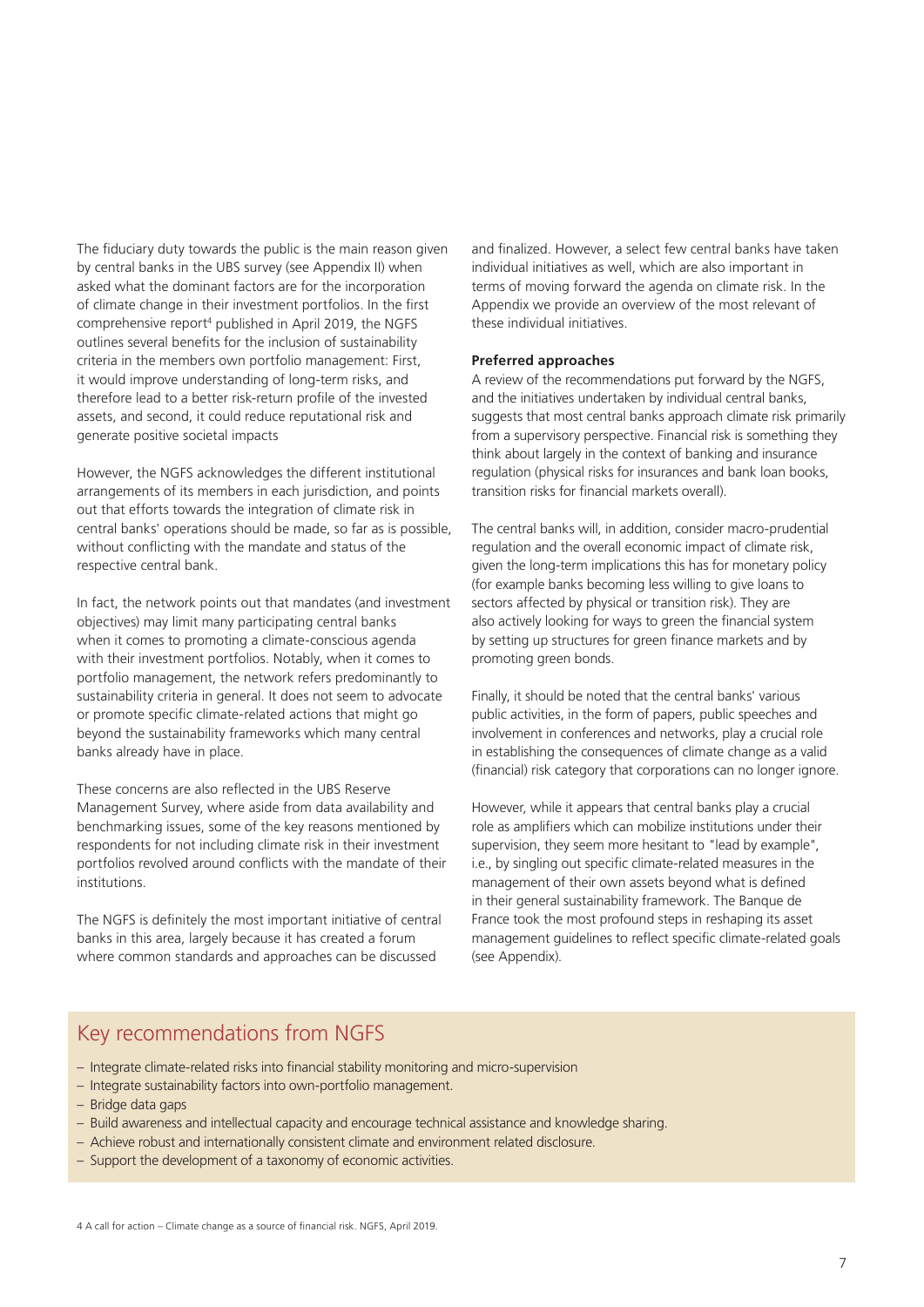# Incorporating climate risk into asset management activities: Issues and challenges for central banks

Central banks comprise an important segment of the institutional investment market. The bulk of the assets which they manage globally are represented by FX reserves of over USD 10 trillion. In addition, they also hold a substantial quantity of assets purchased through quantitative easing and other unorthodox monetary policy measures. According to recent estimates, the assets on the balance sheet of the leading central banks<sup>5</sup> amount to over USD 21 trillion. Finally, they often manage the assets held by the pension funds of their institutions, as well as assets which they own as an institution. Therefore, in addition to holding the financial stability and monetary policy mandates, central banks are large investors in global capital markets. Their investment activities are substantial, particularly in fixed income markets, and changes in their investment style have implications for global financial markets as a whole.

So should central banks do more to integrate climate risk in their asset management operations? There are several reasons why they are more cautious when it comes to the adaptation of specific climate risk measures in the management of their own assets. Some are unique to their mandate and mission; others are more operational and common to other institutional investors.

#### **Can central banks realistically adopt a more (climate-) activist approach?**

When it comes to the management of their own assets, the objectives that central banks have to consider differ from those of the average investor. While a preference for high liquidity is not unusual for institutional investors, the objectives of market neutrality and independence (from their sovereign) are a specific feature of central banks and of utmost importance for how they define themselves as an institution.

When central banks took the dramatic step of including equities as an eligible asset class in their reserve portfolios several years ago, they often adopted a framework that would prevent any actual or perceived conflicts with the abovementioned objectives. Due to the unique insights that central banks have into the economic development and plans of national and international regulators (often beyond those of the financial industry), active equity strategies would have been very risky from a reputational perspective.

Consequently, central banks eagerly adopted passive equity strategies. These are often built around index suites from reputable third-party providers, which are then further trimmed to exclude domestic equities. In many cases, depending on the regulatory scope of the institution, financial and insurance companies are also excluded in order to avoid conflicts of interest.

5 Added balance sheets of the People's Bank of China, US Federal Reserve, Bank of Japan, European Central Bank, Swiss National Bank and Bank of England.



Source: World Bank and UBS Asset Management, 2019. FX reserves, excluding gold.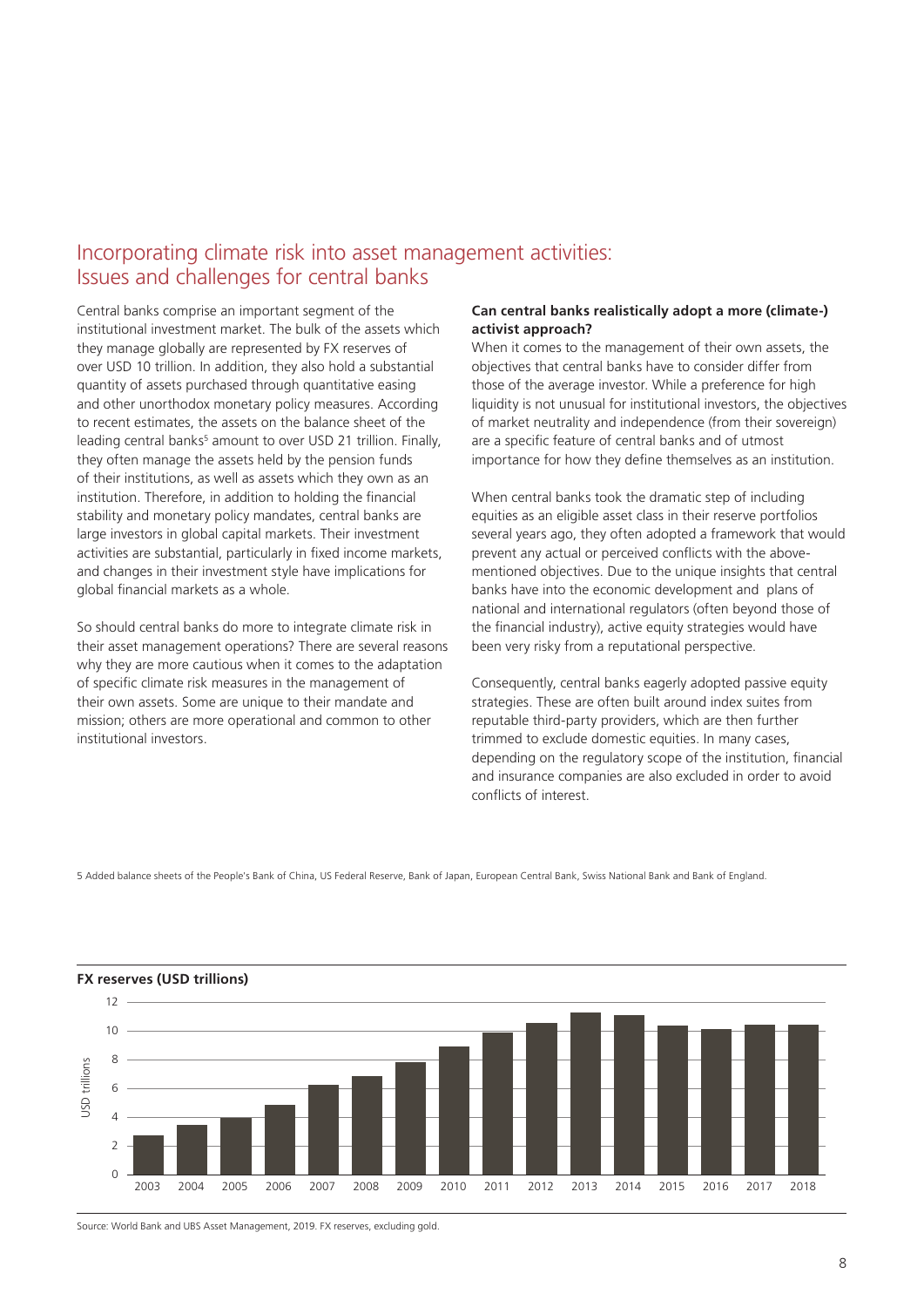Incorporating climate risk in the management of their funds would require a more active management approach. The threat of divestment, together with shareholder votes, are direct and powerful tools that can be used to put pressure on corporations because they place incentives at the heart of their raison d'etre - generating value for shareholders. Taking this approach requires large shareholders to outline where they want 'their' company to be over time in terms of tackling climate risk, and then communicating this vision, as well as the consequences for non-compliance. This can be done in several ways: from letters to management, through company engagement in the form of in-person meetings, and ultimately, through the use of proxy votes and calls for management changes.

This means investors need to spell out a strategy which is not just a snapshot of the current situation, but one which also takes into account a realistic transition path over many years, ideally taking changing regulation and other actions from supervisors and the political arena into consideration.

This is a significant effort that requires considerable company insights, as well as insights into the jurisdictions that are involved in rule setting. It demands access to clean and comparable data, as well as a willingness to take actions which, historically, were reserved for activist investors that wanted to push through actions which it was assumed would add value, such as spin-offs.

Central banks appear unwilling to take a more activist stance. More than 60% of the UBS Survey respondents indicated that they would not wish to change to a more active ownership approach when it comes to engagement with companies. This stance means central banks are unlikely to take a more active approach unless the reputational risk attached to such an investment strategy is properly managed through better coordination across borders.

#### **Mandate and independence**

As recently pointed out by the BIS, central banks could stick to their existing mandate of price and financial stability and at the same time:

- contribute to the identification and quantification of climate risk,
- identify actions and help in the design of financial instruments to fight climate change,
- assist in the transition to a low carbon economy, and;
- $-$  ensure a proper coordination at global level<sup>6</sup>.

This is very much in line with recent NGFS recommendations.

The primary objectives of central banks in the management of FX reserves are to preserve capital and ensure liquidity. Return objectives are important but only if the two primary targets are fulfilled.

These objectives are closely related to these institutions' dual mandates: financial and monetary stability. Consequently, the management of reserves is also aligned to these goals, which is why capital preservation and liquidity dominate over return. This differentiates central banks from other institutional investors, such as pension funds and insurance companies, which, due to their liabilities, are required to generate a target return on accumulated assets.

The dominance of liquidity and capital preservation is reflected in the ways in which central banks invest reserves. The bulk are invested into liquid fixed income assets, with government bonds of advanced economies representing the majority. Over the last decade, diversification into corporate bonds and equities has increased, but the investment framework of central banks is still conservative relative to other institutional investors such as pension funds.7

<sup>6</sup> Research on climate-related risk and financial stability: An "epistemological break"?, Luiz Awazu Pereira da Silva, Deputy General Manager of the BIS.

<sup>7</sup> On why central banks are more conservative than other institutional investors see M.Castelli and S.Gerlach, Central banks are too risk averse as investors, SUERF Policy Note, Issue 78, June 2019.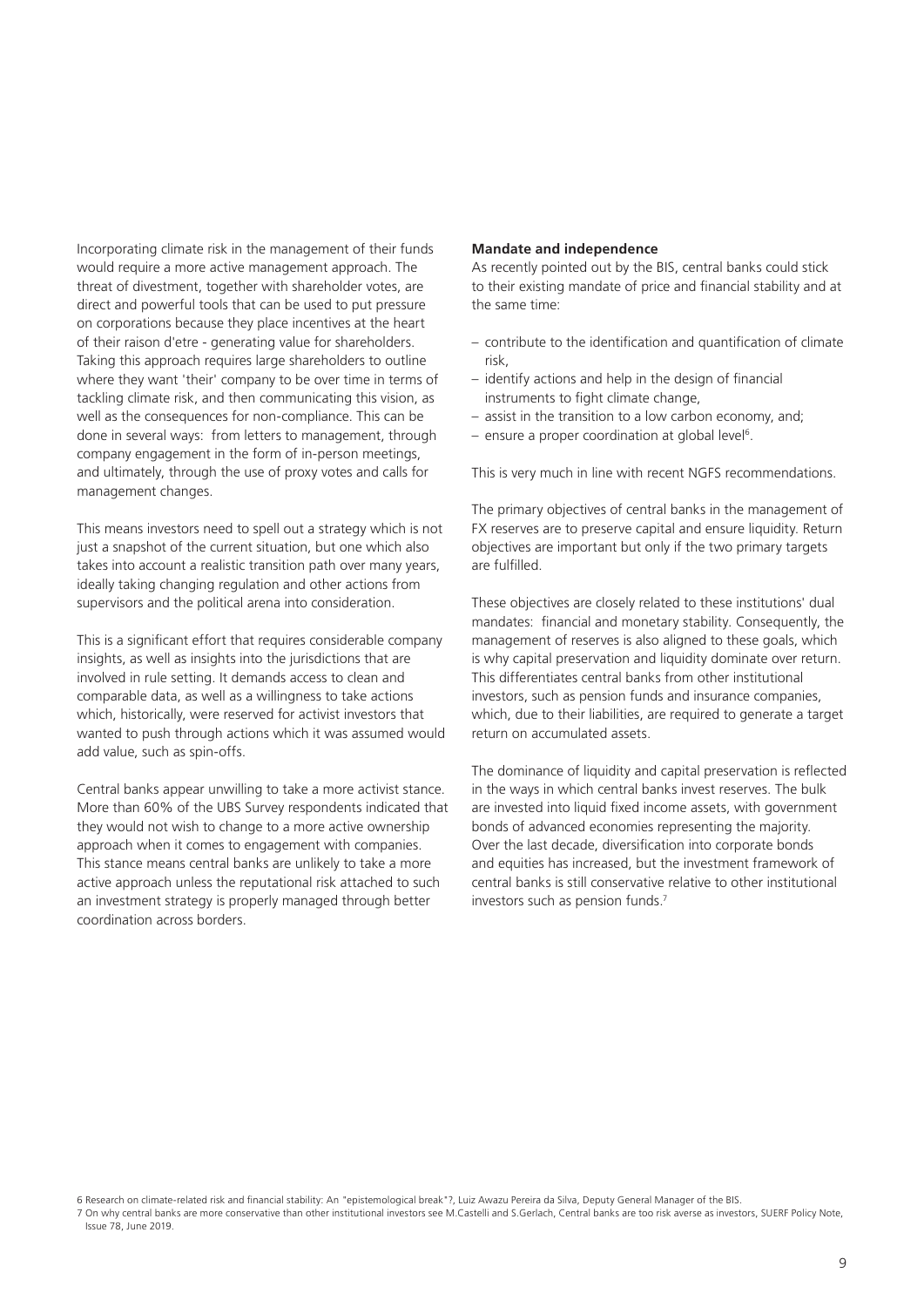A further consideration is the means by which specific measures promoting a climate risk agenda might find their way into a central bank rule book. Central banks value and protect their independence in the pursuit of their mandate. The launch of QE and other unorthodox monetary policies has already exposed them to increasing scrutiny by politicians and the public at large. If central banks are required to do more to climate risk by their respective governments, how should these measures be agreed upon?

Finally, a key challenge comes from the specific nature of the asset pool central banks manage. Foreign exchange reserves are, by definition, assets that must be held in forms denominated in foreign currencies. This implies that central banks would be expected to understand and manage the transition risk of companies that fall under the regulatory supervision of other countries. This might be controversial as central banks do not want to be perceived as taking a position on individual companies outside their borders. This problem does not arise in the case of QE assets as these instruments are issued in the countries where central banks operate.

Consequently, in order to avoid interference in the transition processes of other countries, most central banks would most likely show a clear preference for international solutions and cooperations instead of acting alone. That begs the question: are existing international networks strong enough to set up and run the necessary processes needed to co-ordinate such an approach?

#### **Organization and investment management**

The relatively simple, but necessary, passive investment framework that many central banks employ could be challenged by the demands coming from new requirements that promote a specific climate risk agenda in the investment portfolio of central banks. When implementing climate risk measures in the management of a portfolio, a number of investment management and organizational processes will require adaptation.

First, the strategic objectives in relation to climate risk have to be clearly defined. Next, a complex taxonomy has to be developed and aligned with the overall investment strategy.

Here, a key challenge for central banks and institutional investors alike is that it is still difficult to get clean data about company (and country) behavior in the climate space. Current disclosures are not standardized. Hard data in annual reports or on corporate websites is often mixed with information which is well-meaning and nicely illustrated, but ultimately irrelevant. This makes it necessary to rely on external data providers who can fill the gaps with internal models.

The current passive strategies that are most commonly employed by central banks work well for the purpose of spreading risk and avoiding conflict of interest, but they dramatically increase the number of companies, and therefore data points, that have to be collected when compared with more concentrated active strategies. In general, there is a fundamental conflict between a passive approach and 'know your investments'.

When deciding on the actual weightings of the investment portfolio, transition risk has to be carefully balanced and long-term objectives have to be broken down into short-term guidance to companies.

This guidance has to show affected companies a realistic multi-year transition path which should be aligned with the overall strategy of the home nation. Otherwise, the central bank could, for example, be exposed to accusations that their actions resulted in job losses that the economy could not adequately compensate in time.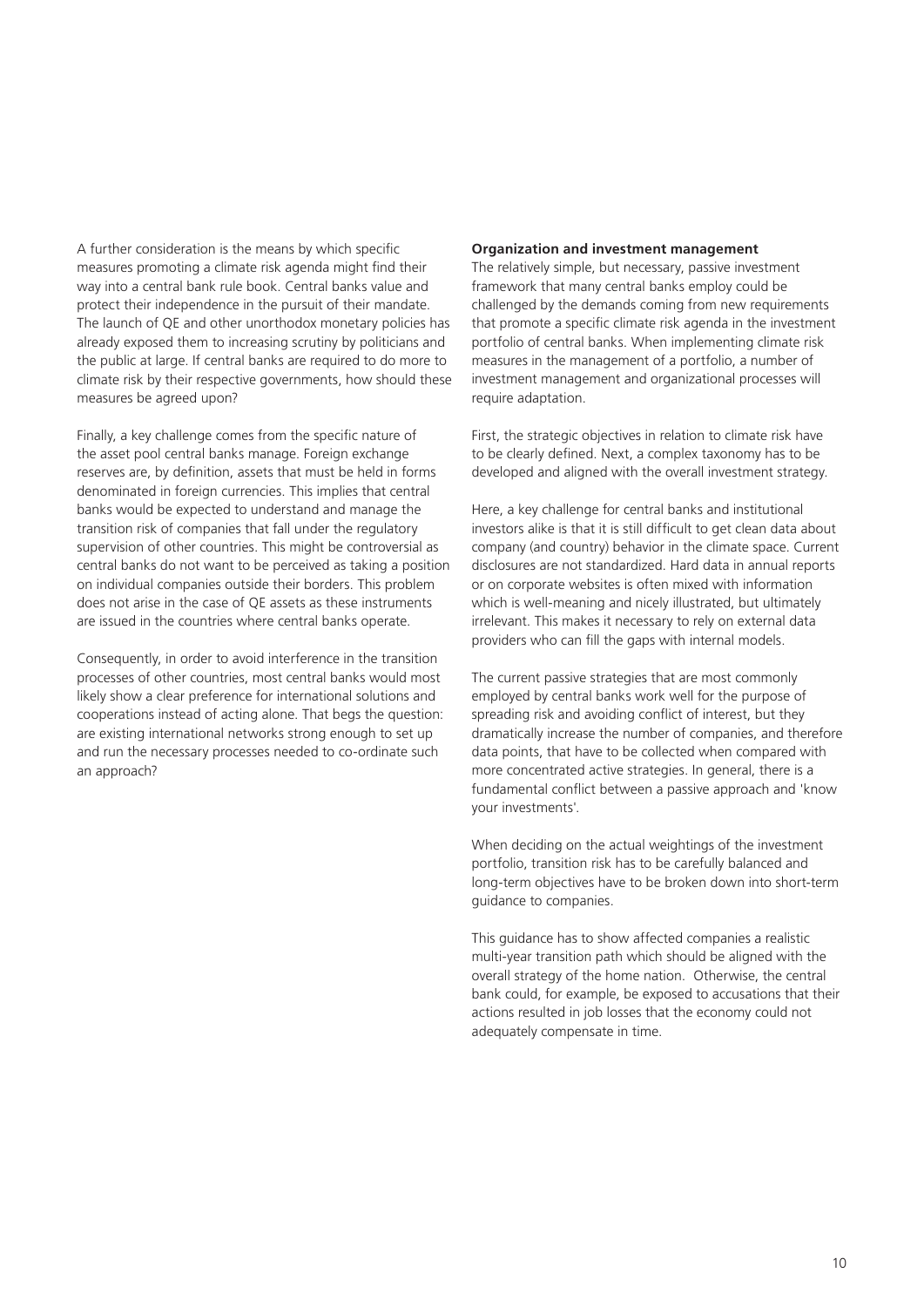Therefore, strategic and analytical processes cannot be undertaken for a single point in time, but instead need to be forward-looking in order to make assumptions about expected changes in corporate behavior while the regulatory environment and the role of new emerging industries are changing. The question that must be asked is: do central banks and their supervisory bodies feel ready for that?

For the investment team, further challenges exist when integrating climate risk holistically in the investment portfolio. For example, the assessment of transitional risks in a specific sector could reveal that many affected companies might themselves have an acceptable climate-risk rating, but they are suppliers to companies who are affected by transition. Suppliers in the energy and auto sector may therefore experience severe declines in business activities, even though their own efforts and climate ratings might be high.

On the flip side, the central bank must also be conscious that companies with a negative carbon rating might be needed to manage the transition of the economy over the coming decades. Here, drastic measures (including divestment) could lead to stranded assets and layoffs.

Further issues exist in the area of benchmarking as well as performance. In the UBS Survey, the majority of respondents indicated they are willing to tolerate a decrease in performance when incorporating climate risk in their portfolios. However, they also indicated that they tolerate a lower performance only if the benchmark is changed accordingly.

Most of these operational issues concern any type of investor. However, central banks have some advantages: a) their independence; b) the fact that return is not the dominant goal; and c) the ability to coordinate themselves across borders. The development of a green taxonomy, the finalization of internationally agreed scenarios and the development of green products (i.e. green bonds) are the areas where central banks can actually lead by example.

Following the financial crisis, central banks played a key role in redesigning the regulatory framework for the banking and the financial sectors whilst protecting their independence. There is no real impediment for central banks to lead by example in finalizing a robust, realistic and internationally agreed methodology to incorporate climate risk in the asset management operations of institutional investors.

#### **Portfolio management**

According to the UBS survey, a significant number of respondents (45%) said that the inclusion of climate risk criteria in their asset management activities would be achieved through an exclusion list. This would be in line with the passive investment approaches generally adopted by central banks.

The asset classes where central banks see greater scope for the inclusion of climate risk are corporate and government bonds. The fact that equity ranks lower in the survey is probably a reflection of the fact that even though the number of central banks investing in equity has risen over the last few years, numbers are still limited, which explains their focus on fixed income assets.

In the corporate bond and equity space, central banks are already in a position to incorporate climate risk in most of their portfolios, including pension fund assets and their own capital. By relying on an externally provided methodology, or by developing its own one, central banks could lower the climate risk in their equity portfolios and corporate bond portfolios.

With regard to government bonds, the largest asset class in which central banks invest their reserves, the issuance of green sovereign bonds is growing rapidly but size is still limited (green bonds currently account for less than 2% of global debt issuance). Central banks could definitely play a role in boosting the issuance of green sovereign bonds by working closely with governments in setting up a robust green bond issuance framework. International institutions such as the World Bank or the European Investment Bank could also play an important role.

A major contribution central banks can provide in the greening of the financial system is to create standards and an international level playing field. The scenario and methodology adapted to rank companies on climate risk, and the benchmarks adopted, should be communicated externally, so leading by example across the whole industry. Given the reputational risk attached to such an approach (including cross border and sector sensitivities) the more widely that the methodology is adopted across the central bank community then the better the outcome.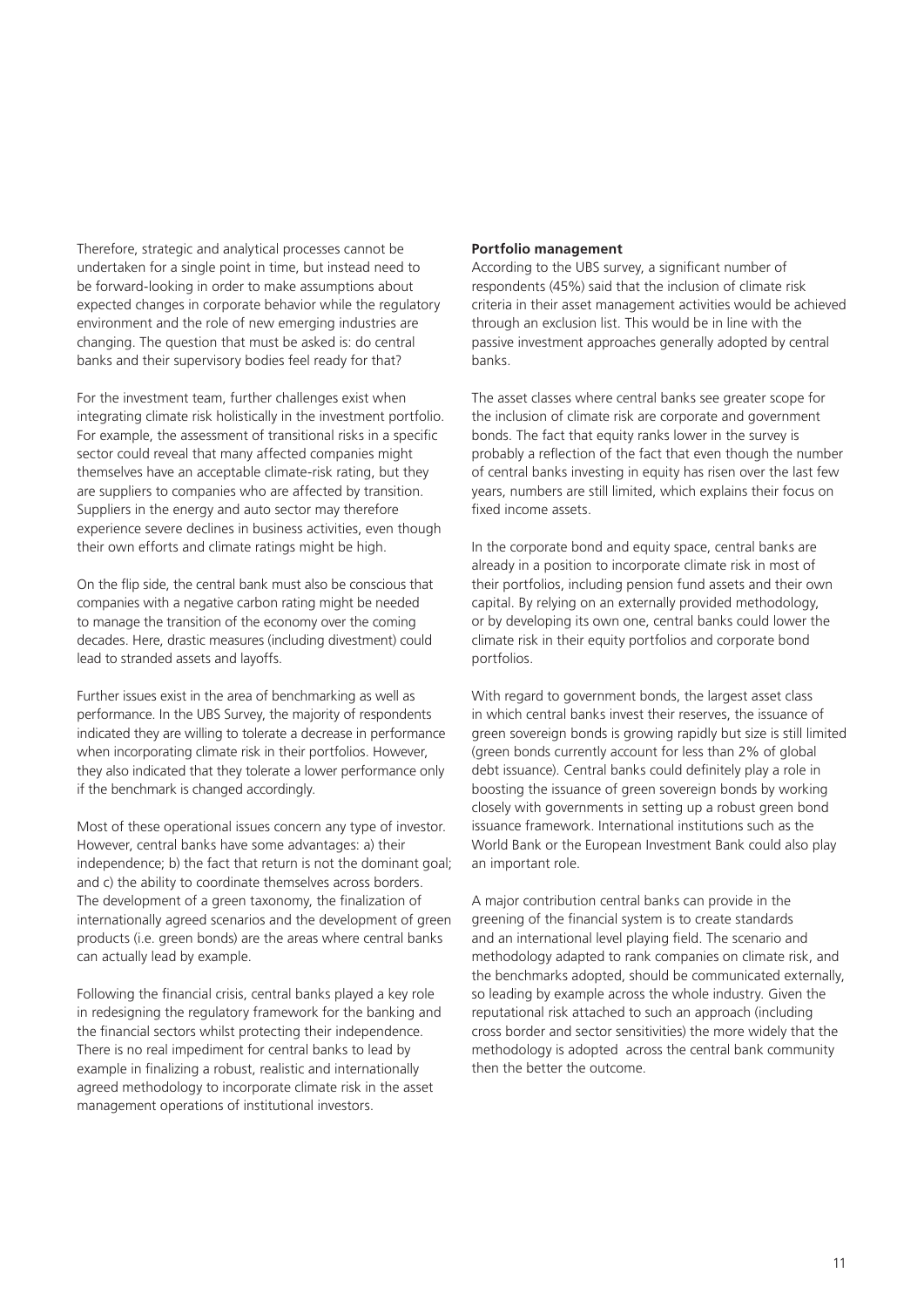# Climate risk: A new frontier for central banks?

Climate change is probably the greatest and most far-reaching systemic risk ever encountered. Whilst there is a debate on the timing and magnitude of its impact, its disruptive effects across sectors and companies are generally accepted. As economies adapt to a low carbon emission, productive and consumption model disruption will likely be significant.

The NFGS clearly highlighted the link between climate risk, financial stability and macro policies. Therefore, central banks would be within their mandate if they were to incorporate climate-related risk into their financial stability monitoring and micro-supervision. This process is already in motion and we expect further action in the future, particularly with regard to the development of green taxonomies, scenario analysis tools and data quality regulation. These are all areas where central banks have the ability to lead by example, with positive spillover effects across the broader investment landscape. The main value add of such activities is the establishment of proper coordination at a global level.

A key challenge faced by central banks is the integration of climate risk into their own asset management activities. Such integration raises several questions including the potential impact on their mandate and their independence, including their traditionally "passive" investment strategies. Last, but not least, is the conservative asset allocation approach adopted by the majority of these institutions. An important issue here is the extent to which central banks can become more activist in the preferential treatment of countries, sectors and companies, thus assisting in the transition to a low carbon economy.

In the table below, we outline the type of assets, as well as the asset classes, where central banks can potentially consider climate risk. The scope is quite large and covers the majority of assets managed by these institutions. In the case of corporate bonds and equities, nothing currently prevents central banks from incorporating climate risk into their investment decision.<sup>8</sup> This can even be done by keeping the traditional passive investment strategies adopted by central banks. Indeed, we are seeing many central banks looking to "green" their equity and bond portfolios to reduce potential losses.

8 For instance, in a recent paper prepared by the Council on Economic Policies, Pierre Monnin, Integrating Climate Risks into Credit Risk Analysis, Discussion Note 201/4, December 2018, the impact of climate risk on the ECB's CSPP portfolio is estimated by using a methodology developed by CarbonDelta (https://www.carbon-delta.com). About 5% of the corporate bond issuers would fall out of the investment grade category when both physical and transition risks are incorporated in the analysis.

|                         | <b>Fixed Income</b>                                                                      |                                                                                                                         | <b>Equities</b>                                                  | <b>Alternatives</b>                                                                            |                                              |
|-------------------------|------------------------------------------------------------------------------------------|-------------------------------------------------------------------------------------------------------------------------|------------------------------------------------------------------|------------------------------------------------------------------------------------------------|----------------------------------------------|
|                         | Government &<br>government related                                                       | Corporates & ABS                                                                                                        | Passive                                                          | Active                                                                                         | Green Infrastructure/<br><b>Real Estate</b>  |
| <b>FX Reserves</b>      | Green bonds                                                                              | Under/overweight<br>depending on climate<br>$ranking + Green$<br>Corporates/ABS                                         | Under/overweight<br>depending on climate<br>ranking              | Active selection<br>influenced by financial<br>and non-financial criteria<br>(climate ranking) | Green Infrastructure/<br>Real Estate         |
| <b>Pension funds</b>    | Green bonds                                                                              | Under/overweight<br>depending on climate<br>$ranking + Green$<br>Corporates/ABS                                         | Under/overweight<br>depending on climate<br>ranking              | Active selection<br>influenced by financial<br>and non-financial criteria<br>(climate ranking) |                                              |
| Collateral<br>framework | Preferential treatment<br>for green bonds in<br>collateral framework +<br>exclusion list | Under/overweight<br>depending on climate<br>ranking                                                                     |                                                                  |                                                                                                |                                              |
| <b>OE</b> assets        | Preferential treatment<br>for green bonds in QE<br>program + exclusion list              | Under/overweight<br>depending on climate<br>ranking                                                                     | Under/overweight<br>depending on climate<br>ranking (e.g. Japan) |                                                                                                |                                              |
| Own funds               | Green bonds                                                                              | Under/overweight<br>depending on climate<br>ranking $+$ Green<br>Corporates/ABS                                         | Under/overweight<br>depending on climate<br>ranking              | Active selection<br>influenced by financial<br>and non-financial criteria<br>(climate ranking) | Green Infrastructure/<br><b>Real Estate</b>  |
| <b>Key challenges</b>   | - Limited supply of<br>Green Bonds<br>(Govt, Agency, State,<br>Muni, MDB)                | $-$ Data quality<br>- Selection methodology<br>- Benchmarking<br>- Collateral holdings<br>often unlisted and<br>unrated | $-$ Data quality<br>- Selection methodology<br>- Benchmarking    |                                                                                                | - Illiquidity<br>- Benchmarking<br>- Ratings |

#### **Central banks: asset types and asset classes – What could they do?**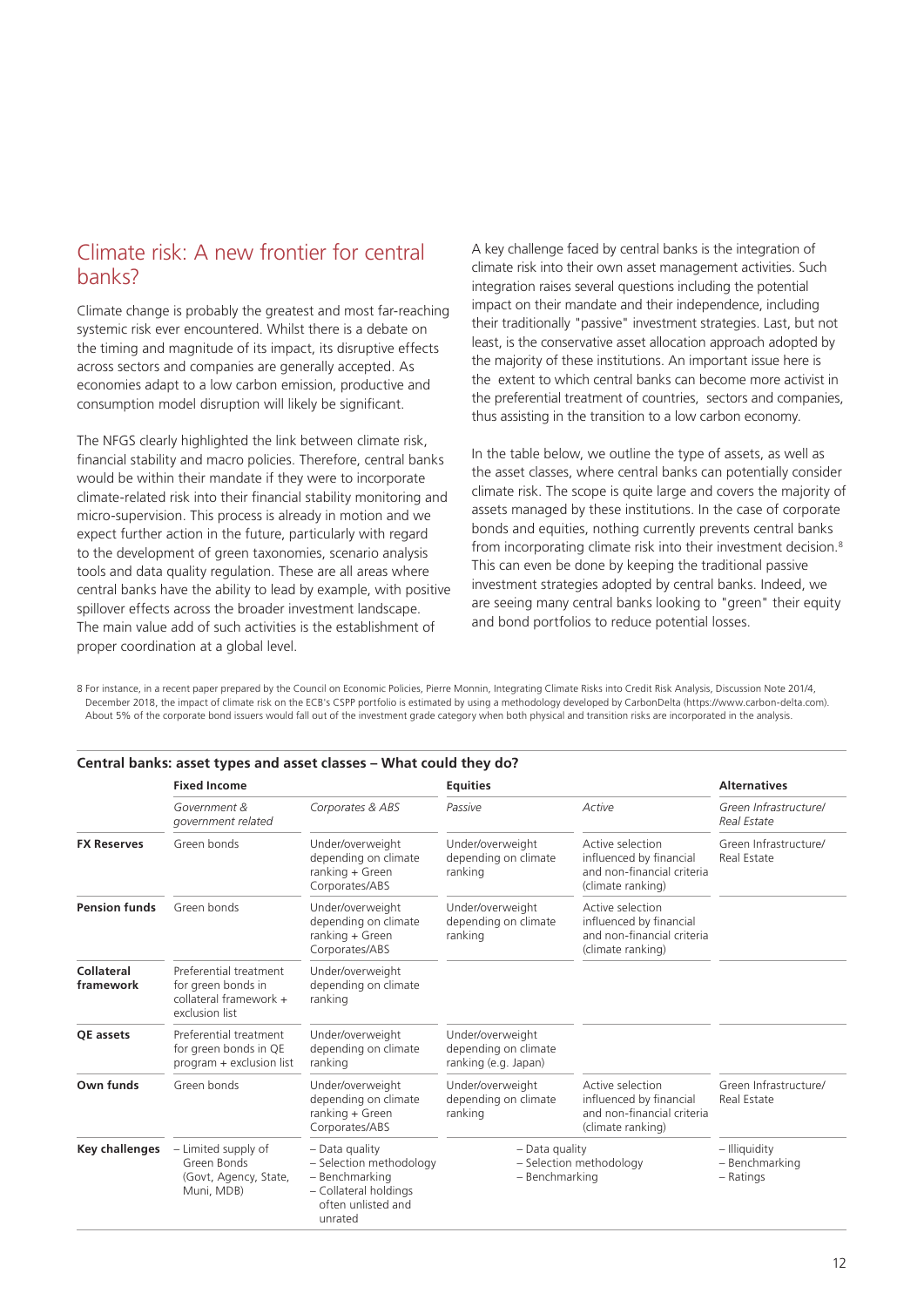Government bonds are and will remain the largest asset class for central banks. Here the scope for integrating climate risk is lower, given the sovereign nature of these assets and the lack of an adequate supply of green government bonds. However, this is likely to change as more governments issue green bonds. Eventually, when governments accelerate their commitments to allocating more investments into green infrastructure, the scope for greening the government bond portfolio of central banks will increase.

A significant feature of central banks' allocation is that the majority of these institutions do not invest into alternative asset classes (i.e. infrastructure and real estate). The shift to a low carbon emission economic model will require a massive allocation of funds to green investments, particularly in the infrastructure and utility sectors. In many countries FX reserves are well above the level required for macroeconomic and financial stability and could be partly invested into green infrastructure projects.

The integration of climate risk into the management of assets managed by institutional investors has just started and will only accelerate in the future. It remains for fundamental issues of independence and neutrality to be addressed, and changes to the investment organization and investment frameworks can be substantial.

Looking forward, how will central banks realistically address these issues? The results of our RMS survey hint that most prefer to implement (or, in many cases, have already implemented) a comprehensive ESG framework with the help of established data providers. In such frameworks, climate risk will be an important factor, but by no means the only one, and the ultimate ranking of investments will be determined by a large variety of factors, ranging from Corporate Governance to cybercrime prevention to employee equality and energy savings.

It remains to be seen whether, over the coming years, this will be convincing enough for politicians and supervisory bodies, which will continue to "feel the heat" with every extreme weather event that will trigger media coverage and protests by the next generation of voters. We strongly advise all public institutions to take the impact of climate risk on their own operations seriously and act proactively.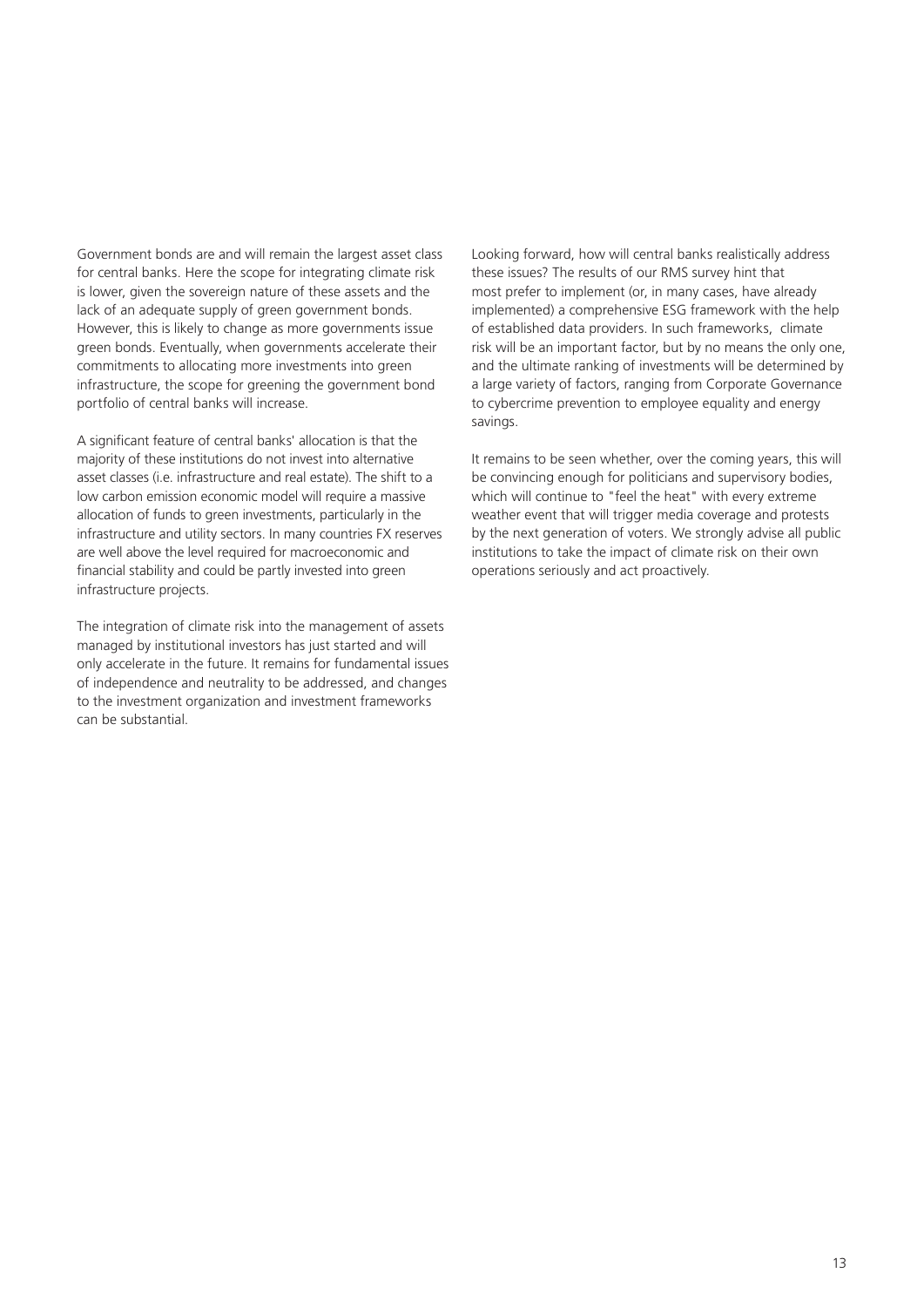# Appendix 1

# Policy initiatives on climate risk by individual central banks

**The Dutch Central Bank** (DNB) counts as one of the early movers when it comes to addressing the consequences of a changing climate and the transition to a carbon-neutral economy.

Public awareness of climate risk in the Netherlands is high. With about a quarter of the country lying below sea level, climate-related developments over the coming decades might expose the country to extreme risks and put additional pressure on all stakeholders to act. Therefore, as a supervisory authority, the central bank is under particular scrutiny to demonstrate a deep understanding for the risks, particularly for the Dutch economy. In a report<sup>9</sup> published in 2017, the bank outlined the risk for insurers from extreme weather and flooding, but also for the loan book of banks of which almost half is collateralized by real estate with poor energy labels.

The DNB is a founding member of the Central Banks and Supervisors Network for Greening the Financial System, which is currently also chaired by DNB executive director Frank Elderson (see separate entry on the NGFS).

Other actions include the establishment of the Sustainable Finance Platform to raise awareness and promote sustainable funding in the Dutch financial sector. The Climate Risks Working Group comprises one of the streams, as does the Platform Carbon Accounting Financials (PCAF) Working Group.

When it comes to the management of its reserve portfolio, climate risk is one part of a broader ESG framework. The DNB is also a signatory of the United Nations Principles for Responsible Investment (PRI) - the first central bank in the world ever to do so. The PRI comprises a voluntary set of six investment principles that outline actions for incorporating ESG considerations into investment practices.

As a consequence, in March 2019, the DNB adopted a Corporate Social Responsibility (CSR) Charter, where the bank commits to screening its investment universe and potential counterparties, integrating ESG criteria in the investment process, promoting green finance and responsible investing, reporting on its responsible investment approach and to further develop the approach.

Another pioneer when it comes to promoting green finance and raising awareness for climate risk is **Banque de France** (BdF) the French Central Bank.

Since the adoption of the Paris Agreement by 195 nations in 2015, Governors of the Banque de France have frequently pointed out the need for central banks and other financial supervisors to better understand and manage the risks to financial stability from climate change. The BdF is a pioneer in developing the French market for green bonds (debt securities issued and designed to finance activities or projects of environmental benefit), and it is participating in the G20 Green Finance Study Group (GFSG). It is also one of the founding members of the Central Banks and Supervisors Network for Greening the Financial System (NGFS).

The BdF has set up a responsible investment charter that applies to its own funds and pension liabilities' investment portfolios (excluding those in the Euro system framework). In this charter, the BdF stresses its support for various objectives of the international community, including the UN Sustainable Development Goals, the principles of the UN Global Compact as well as the global response to the Paris Climate Agreement of 2015.

The charter outlines 3 key commitments that are further broken down into 9 implementations, several of which specifically address the investment consequences of climate risk:

- Formalise the approaches used to identify and assess the risks and opportunities related to the environmental transition, in particular to climate change, in asset portfolios.
- Improve analysis tools and environmental impact indicators in order to ensure the gradual alignment of asset portfolios with the target of limiting global warming to 2°C.
- Mobilize research resources to contribute, in particular, to a better knowledge of techniques to incorporate environmental factors into risk management tools and asset allocation construction

The BdF also announced it would increase its attendance rate at general meetings and adopt a voting policy that will favor non-financial transparency.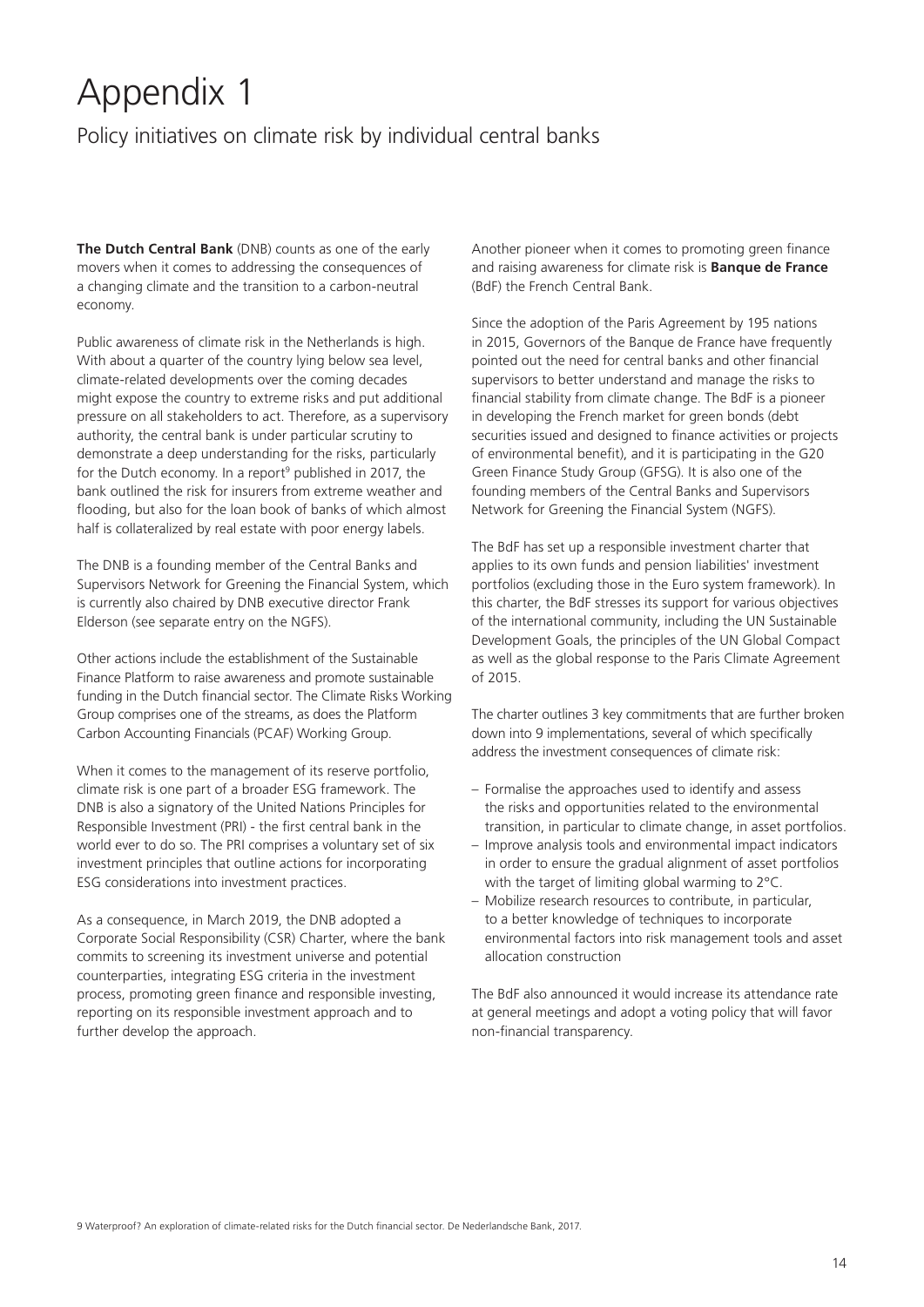#### **Bank of England (BoE)**

The Governor of the Bank of England, Mark Carney, is a leading figure when it comes to the promotion of green finance and raising awareness of the risks to the financial system from climate change as well as transition risks for the overall economy during the complex adjustment process to a lower-carbon economy.

First and foremost, the bank considers climate change to be a challenge for its supervisory objectives. It sees clear evidence of emerging financial risks that are of high relevance to central bank mandates.

In a paper published in 2017<sup>10</sup>, the BoE outlined two channels on which climate-related financial risk is focused: physical risk (due to an increase in frequency and severity of extreme weather events) and transition risks (disruptions during the adaptation towards a lower-carbon economy).

The BoE also highlights two core elements of mitigating this risk: on the one hand the need to engage with regulated firms on climate-related risks through prudential supervision. On the other, the need to enhance the resilience of the UK financial system by engaging with initiatives to support an orderly market transition to a lower-carbon economy.

When it comes to its own activities, the BoE outlined a commitment to reduce the carbon footprint of its own operations in its 'Greener Bank' program.

It is also important to note that in the UK, other regulators and supervisors are pushing ahead on climate risk as well. The Financial Conduct Authority (FCA) and the Prudential Regulation Authority (PRA) have recently hosted the first Climate Financial Risk Forum (CFRF), which brings together regulators, banks, insurers, asset managers and other industry firms to develop and share best practices for responding to the financial risks posed by climate change.

10 The Bank of England's response to climate change. BoE Quarterly Bulletin 2017 Q2.

#### **The BoE's strategic response to climate change and current activities**

#### **Promoting the good of the people of the United Kingdom by maintaining monetary and financial stability**

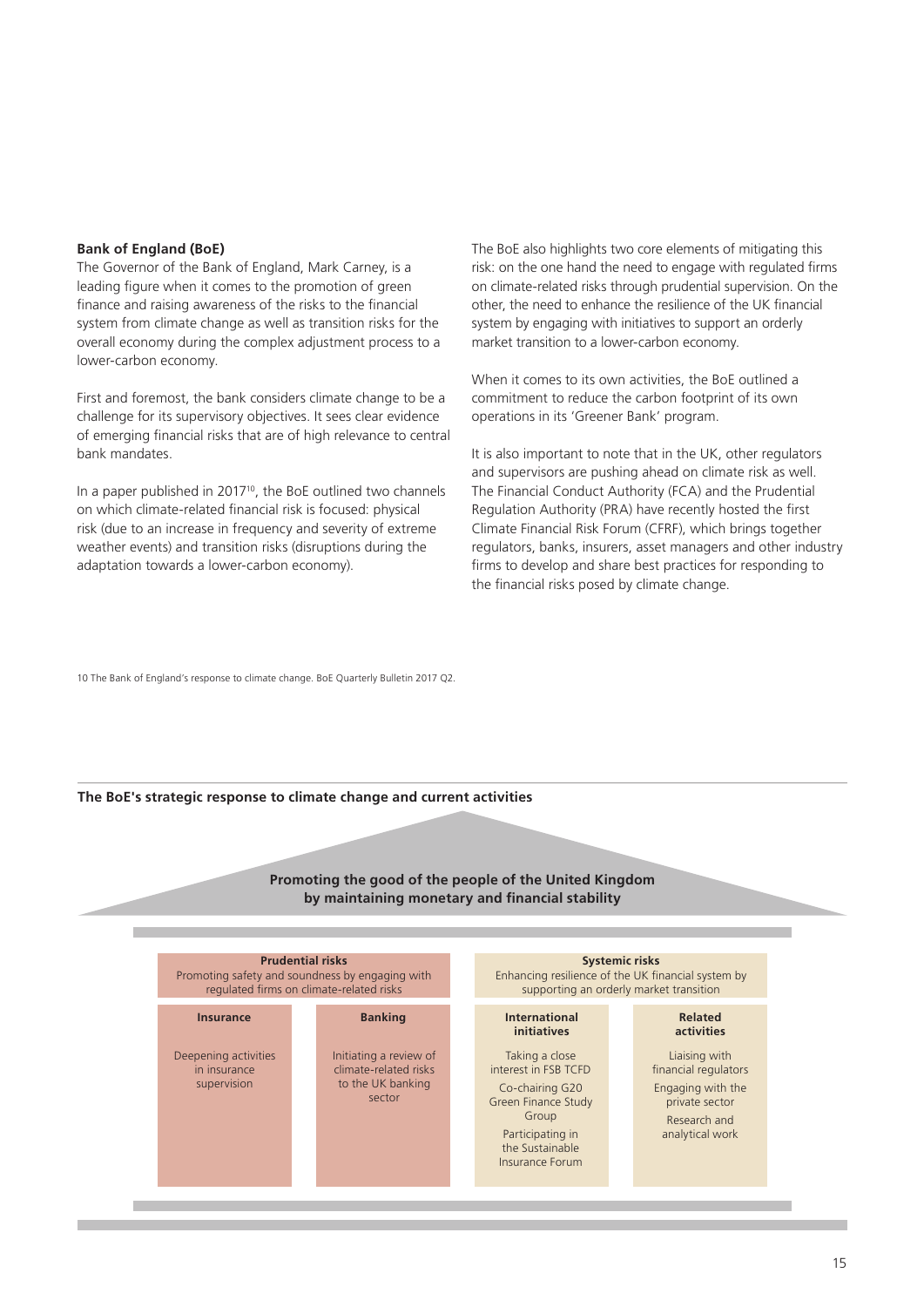#### **People's Bank of China (PBoC)**

With pollution a key concern after decades of rapid industralization, the Chinese government is at the forefront of taking coordinated efforts to promote green industries and green finance. Over recent years, China has introduced various groundbreaking measures, including restrictions of funding for companies that do not comply with environmental rules, while at the same time encouraging lending to green projects, as well as mandatory disclosures, clear taxonomy frameworks and the possibility for banks to earn 'green points' that can lower the risk assessment by the PBOC if there is, for example, empirical evidence for lower NPL ratios among green bonds.

As a consequence, the PBoC is a founding member of the Central Banks and Supervisors Network for Greening the Financial System where the institutions chairs a work stream that focuses on supervision with the objective of mapping current efforts to include climate risk in macro-prudential frameworks and to encourage climate risk disclosures by financial institutions.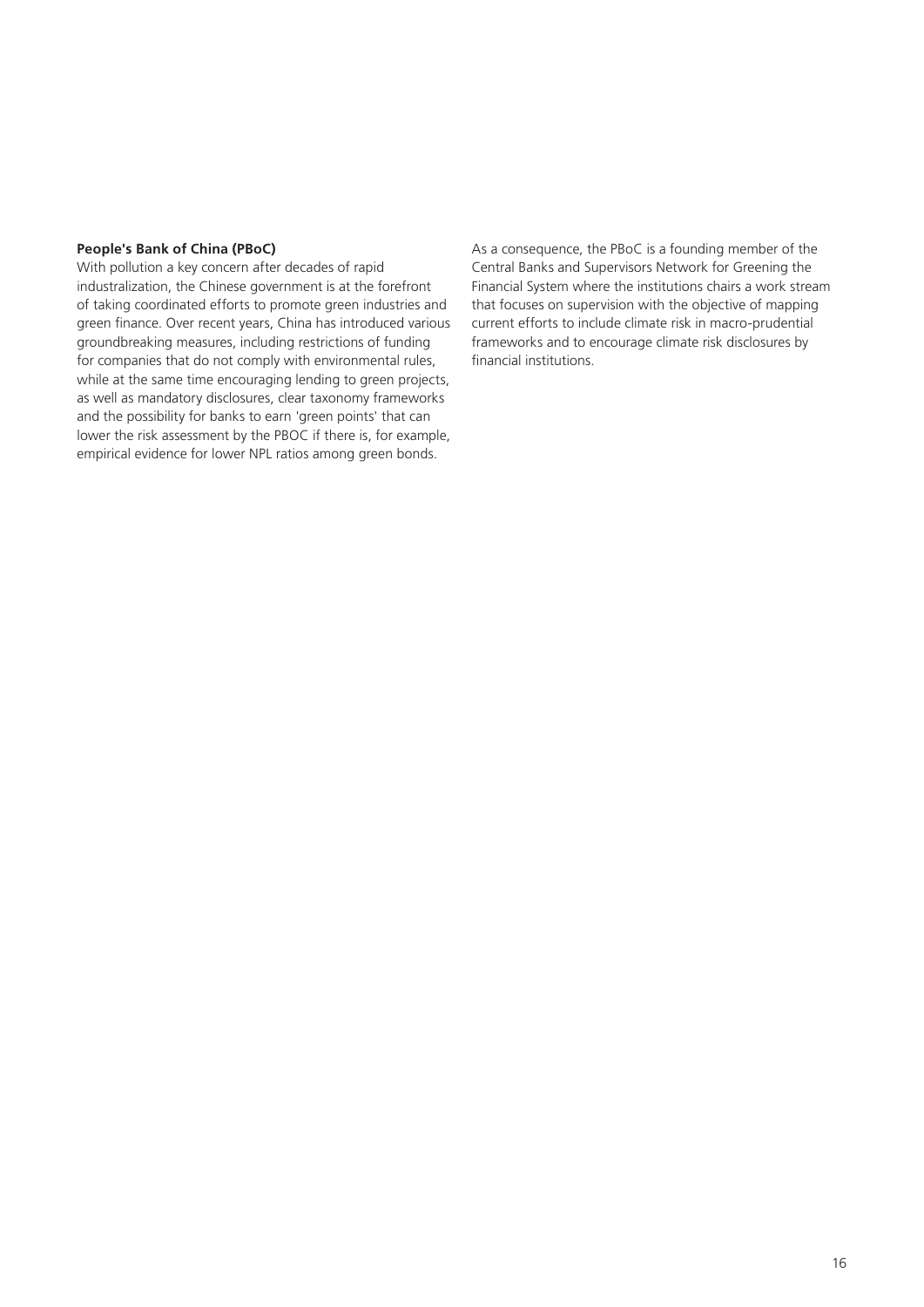# Appendix 2

# The results of the 25th UBS Reserve Management Survey (RMS)

The UBS RMS is among the most authoritative depictions of official reserve management activities available because it captures a large share of total reserves. The survey is sent out to participants of the UBS Reserve Management Survey seminar in May/ June of each year and the results are presented during the event in June. In 2019, we added several questions specifically about climate risk to the survey. Below we highlight what we learned from the preliminary results which were available to us in the week before the event:





#### **Have you experienced increased pressure to consider climate risk in your portfolio over the past year?**



#### **Do you specifically consider the impact of climate change on your investment portfolio (beyond your ESG framework)?**

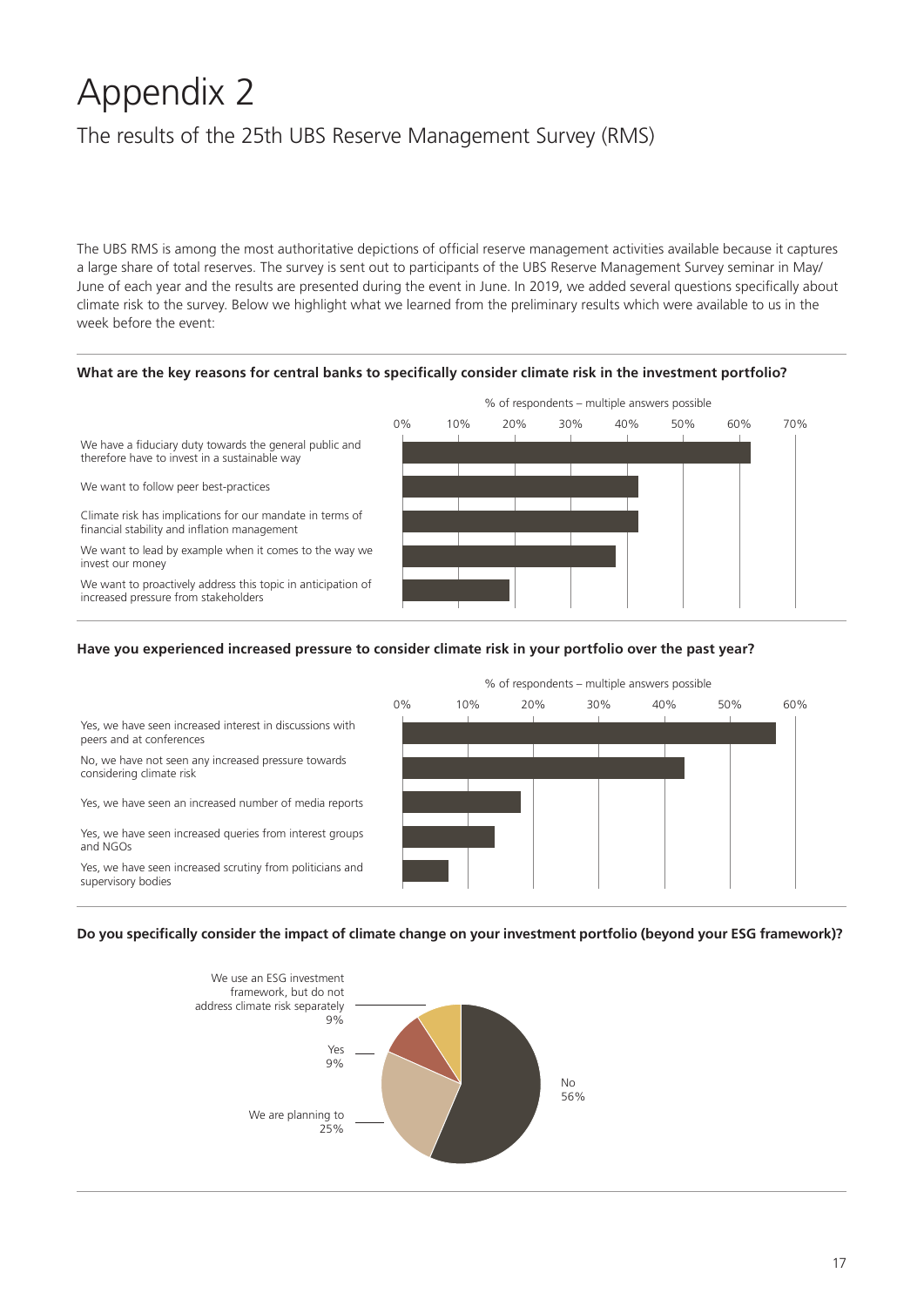#### **What are the key reasons for central banks to NOT specifically consider climate risk in the investment portfolio?**



#### **What is (or would be) your approach to considering climate risk specifically?**



#### **What asset classes in your portfolio would you consider managing sustainably?**

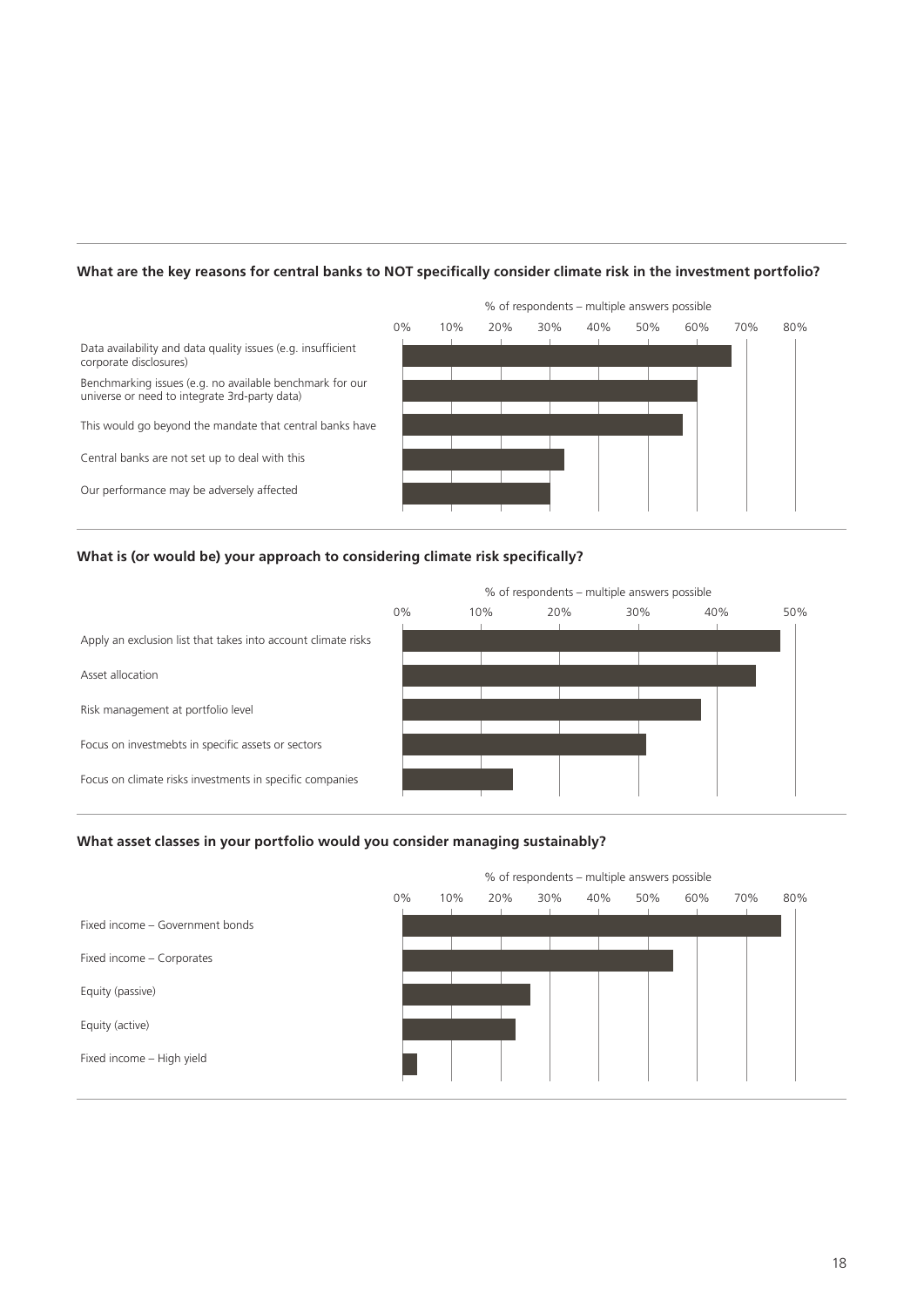



**Would your institution consider an 'active ownership' approach to promote the convictions of your organization?**



#### **If YES, which of the following 'active ownership' approaches would you consider to promote the convictions of your organization**